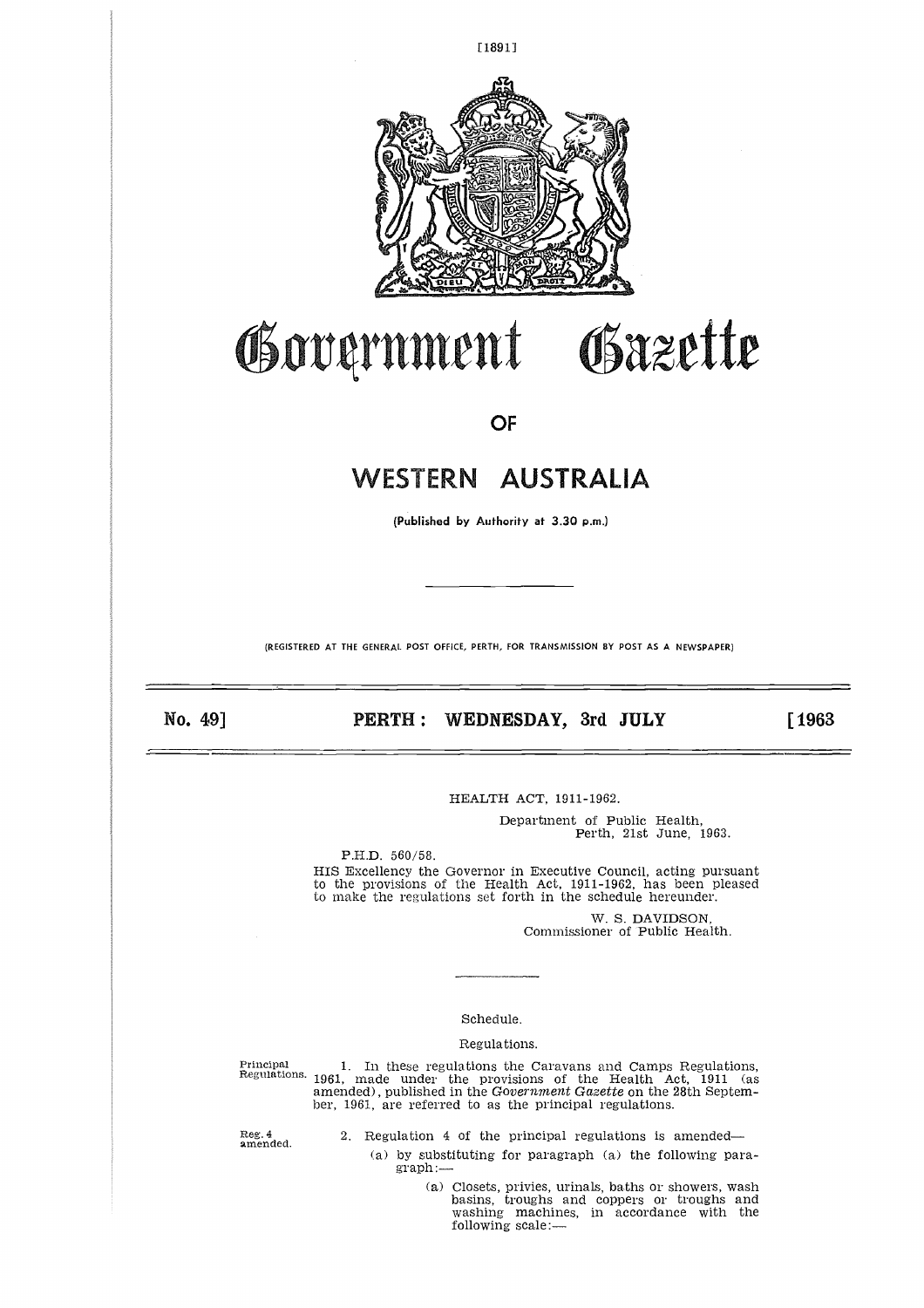| Laundry<br>Pacilities    | 1 Copper or<br>2 Troughs,<br>1 Washing<br>Machine*<br>Troughs,<br>್ಷ |                            |                               |                                             | Ç.                              |                                                                                                                      |           |
|--------------------------|----------------------------------------------------------------------|----------------------------|-------------------------------|---------------------------------------------|---------------------------------|----------------------------------------------------------------------------------------------------------------------|-----------|
|                          |                                                                      | Closets<br>$\mathbf{g}$    |                               |                                             |                                 |                                                                                                                      | $\bullet$ |
| Wash Basins for Each Sex | Where Bathroom and Closet<br>Facilities not Combined                 | Bathrooms<br>$\mathbf{H}$  |                               |                                             |                                 |                                                                                                                      |           |
|                          | and Closet<br>Bathroom<br>Where                                      | Facilities are<br>Combined | 6Ñ,                           | U                                           | S)                              |                                                                                                                      |           |
|                          | Female                                                               |                            |                               | C)                                          | C)                              |                                                                                                                      |           |
| Baths or Showers         | Male                                                                 |                            |                               | Z                                           | C)                              |                                                                                                                      |           |
| Females                  | Closets                                                              |                            |                               | ø                                           | S                               |                                                                                                                      |           |
| Males                    | Urinals                                                              |                            |                               |                                             | ¢٤                              |                                                                                                                      |           |
|                          | Closets                                                              |                            |                               |                                             | ç,                              |                                                                                                                      |           |
|                          | No. of Caravans<br>or Camps                                          |                            | $\vdots$<br>i<br>į<br>$1 - 5$ | $\vdots$<br>į<br>$\ddot{\cdot}$<br>$6 - 10$ | $\vdots$<br>$\vdots$<br>$11-20$ | and for every further 10 caravans or camps, or part of that number, whether separately or combined—an additional :-- |           |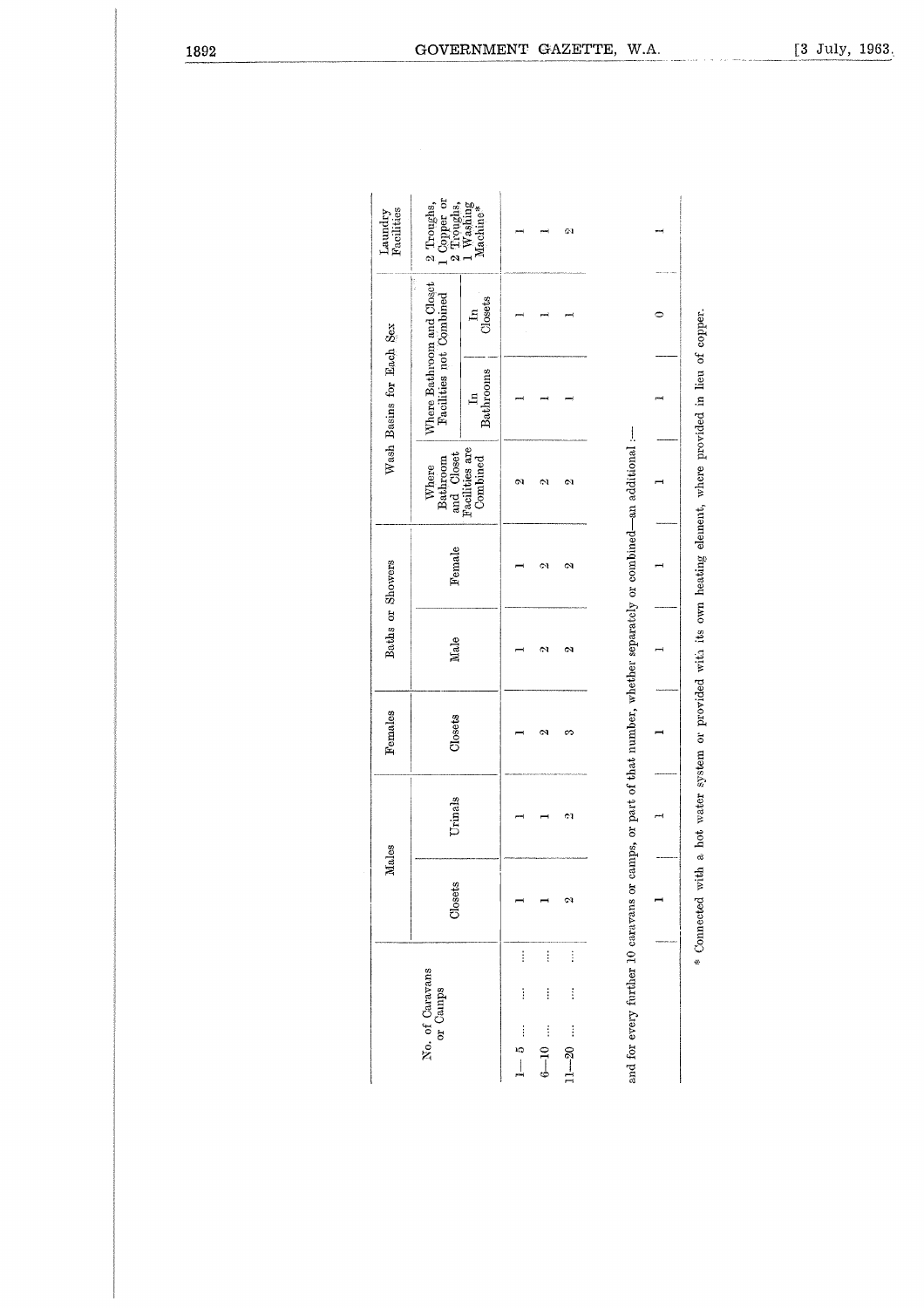- (b) by revoking paragraphs (b) and (c); and
- (c) by substituting for paragraph (d) the following paragraph:—
	- (d) Clothes hoists or lines:

Drying facilities in the form of clothes hoists or lines shall be provided in association with the laundry facilities, and shall be in sufficient quantity to provide for the reasonable needs of the occupants and users of caravans and camps on the site.

#### HEALTH ACT, 1911-1962.

Town of Boulder.

P.H.D. 457/63.

WHEREAS under the Health Act, 1911-1962, the Governor may cause to be prepared Model By-laws for all or any of the purposes of the said Act; and whereas Model By-laws described as Series "A" have been prepared, and amended from time to time, and reprinted pursuant to the Reprinting of Regulations Act, 1954, in the *Government Gazette* on 9th August, 1956, and further amended by notice published in the *Government Gazette* on 12th December, 1962; and whereas a local authority may adopt such Model By-laws with or without modification: Now, therefore, the Town of Boulder, being a local authority within the meaning of the Act, and having adopted the Model<br>By-laws, Series "A", as reprinted in the Gov*ernment Gazette* on 9th August<br>1956, doth hereby resolve and determine that the aforesaid amendments published in *Government Gazette* on 12th December, 1962, shall be adopted without modification. amended by notice published in the Government Gazette on<br>
r, 1962; and whereas a local authority my adopt such Model By-<br>
without modification: Now, therefore, the Town of Boulder, belincity within the meaning of the Act,

Passed at a meeting of the Town of Boulder this 9th day of May, 1963. The Common Seal of the Town of Boulder was

hereunto affixed on the 17th day of May,

1963, in the presence of

A. A. J. GILLESPIE, J.P.,

C. L. McLLHENEY,

Town Clerk.

Approved by His Excellency the Governor in Executive Council 21st June, 1963.

W. S. LONNIE, Acting Clerk of the Council.

#### HEALTH ACT, 1911-1962. Shire of Albany.

P.H.D. 1632/56.

WHEREAS under the provisions of the Health Act, 1911-1962, a local authority may make or adopt by-laws and may alter, amend or repeal any by-laws so made or adopted: Now, therefore, the Shire of Albany, being a local authority<br>within the meaning of the Act and having adopted the Model By-laws described<br>as Series "A" and reprinted pursuant to the Reprinting of Regulatio 1954, in the *Government Gazette* on the 9th day of August, 1956, doth hereby amend the said adopted by-laws as follows:

PART I.—GENERAL SANITARY PROVISONS.

After by-law 1B insert a new by-law to stand as by-law 1C as follows:-

1C.—Provision of Apparatus for the Bacteriolytic Treatment of Sewage.

(a) This by-law shall apply in those portions of the district prescribed hereafter:

The townsite of Lower King as constituted under the Local Government Act, 1960.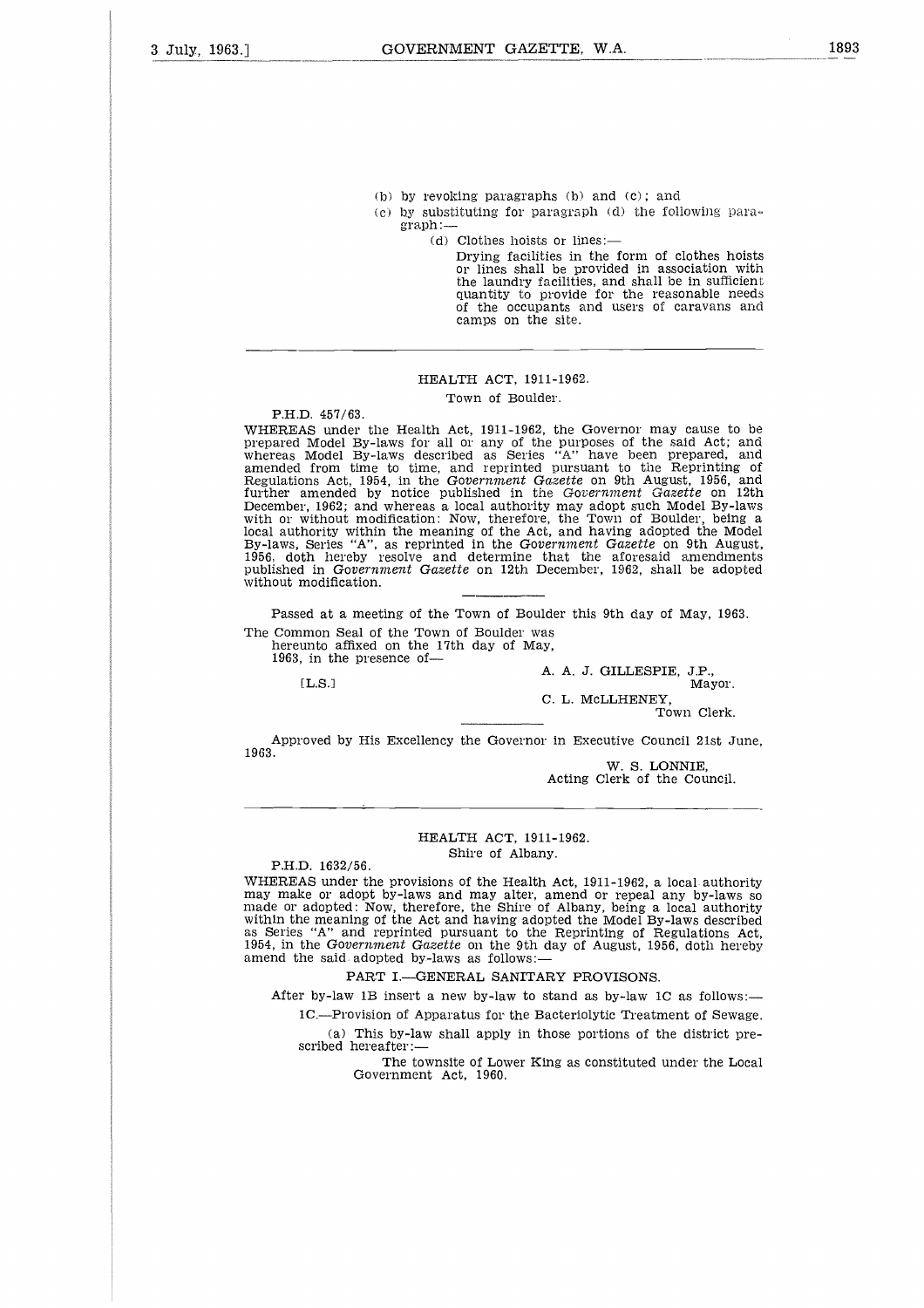(b) The owner of every house constructed after the coming into operation of this by-law which is within a portion of the district prescribed in paragraph (a) shall provide on the premises an apparatus for the bacteriolytic treatment of sewage before the house is occupied or used.

Passed at a meeting of the Shire of Albany this 8th day of March, 1963. B. E. LANGE,

President.

F. P. JAGO, Shire Clerk.

Approved by His Excellency the Governor in Executive Council 31st June, 1963. W. S. LONNIE,

Acting Clerk of the Council.

#### HEALTH ACT, 1911-1962.

#### Shire of Serpentine-Jarrandale.

P.H.D. 415/63.

WHEREAS under the provisions of the Health Act, 1911-1962, a local authority may make or adopt by-laws and may alter, amend or repeal any by-laws so made or adopted: Now, therefore, the Shire of Serpentine-Jarrandale, being a local authority within the meaning of the Act and having adopted the Model By-laws described as Series "A," as reprinted pursuant to the Reprinting of Regulations Act, 1954, in the *Government Gazette* on the 9th August, 1956, doth hereby resolve and determine that the said adopted by-laws shall be amended as follows:—

#### PART I.—GENERAL SANITARY PROVISIONS.

After by-law 10 insert a new by-law 1D as follows:-

1D.—Provision of Apparatus for the Bacteriolytic Treatment of Sewage.

(a) This by-law shall apply in those portions of the district prescribed hereafter:

> The townsite of Mundijong, as constituted under the Land Act, 1933.

(b) The owner of every house constructed after the coming into operation of this by-law which is within a portion of the district prescribed in paragraph (a) shall provide on the premises an apparatus for the bacteriolytic treatment of sewage before the house is occupied or used.

Passed at a meeting of the Shire of Serpentine-Jarrandale this 22nd day of April, 1963.

G. L. LADHAMS, President.

J. GLENNIE, Shire Clerk.

Approved by His Excellency the Governor in Executive Council this 21st day of June, 1963.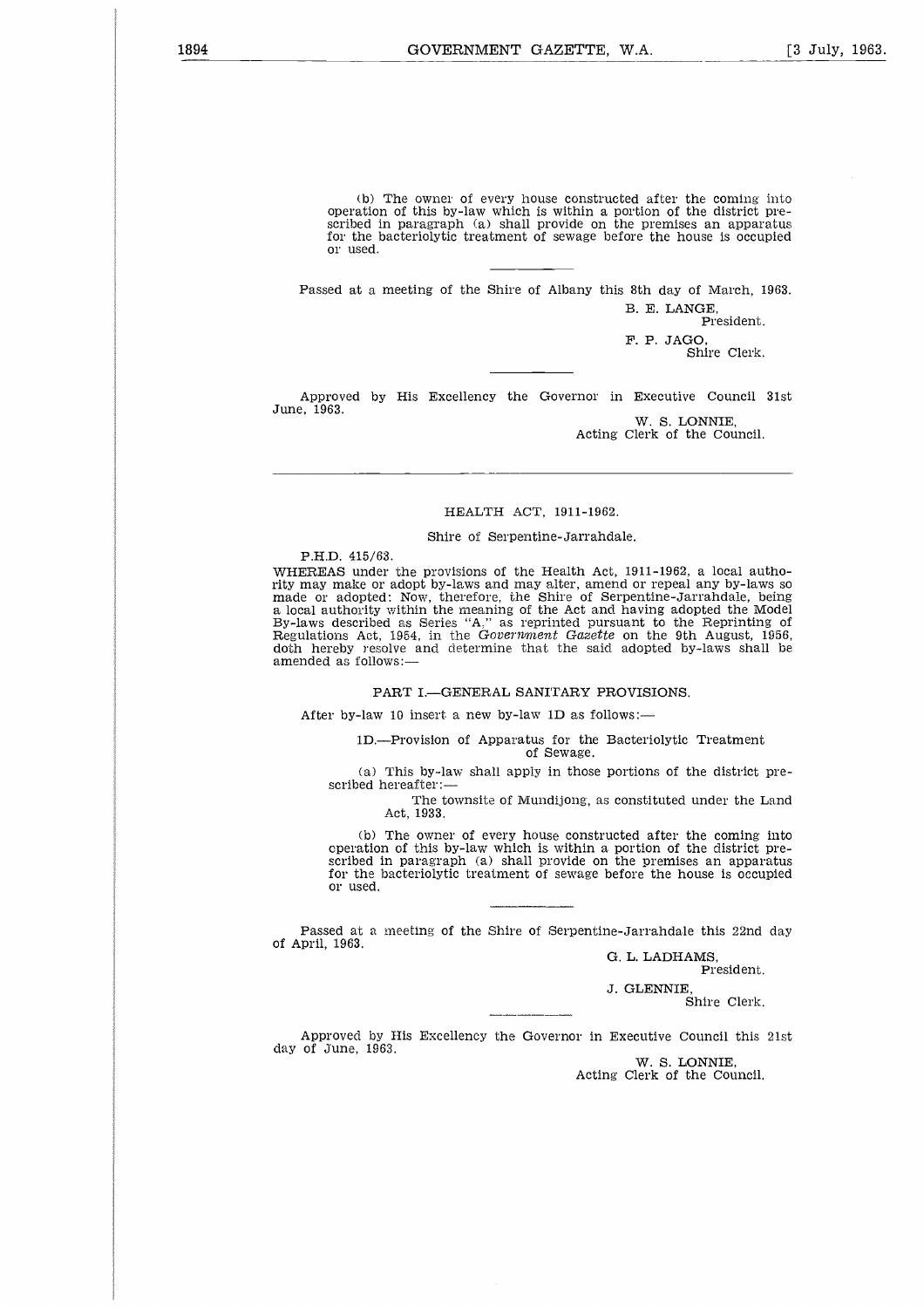#### HEALTH ACT, 1911-1962.

#### Shire of Kalgoorlie.

WHEREAS under the Health Act, 1911-1962, the Governor may cause to be prepared Model By-laws for all or any of the purposes of the said Act; and whereas Model By-laws described as Series "A" have been prepared and amended from time to time, and reprinted pursuant to the Reprinting of Regulations Act, 1954, in the *Government Gazette* on 9th August, 1956, and further amended by notice published in the *Government Gazette* on 12th December, 1962; and whereas a local authority may adopt such Model By-laws with or without modification: Now, therefore, the Shire of Kalgoorlie, being a local authority within the meaning of the Act, and having adopted the Model By-laws, Series, "A", as reprinted in the *Government Gazette* on 9th August, 1956, doth hereby resolve and determine that the aforesaid amendment published in *Government Gazette* on 12th December, 1962, shall be adopted with modification as follows:— EL,SJ 

By-law 51.

Delete the word "pounds" in line 6 of by-law 51, clause 2, of Part VII and insert in lieu thereof the word "shillings."

Passed at a meeting of the Kalgoorlie Shire Council this 19th day of April, 1963.

 $LLS.1$ 

N. H. JOHNS, President. A. E. RASMUSSEN, Shire Clerk.

Approved by His Excellency the Governor in Executive Council this 21st day of June, 1963.

W. S. LONNIE, Acting Clerk of the Council.

#### HEALTH ACT, 1911-1962.

#### Shire of Irwin.

P.H.D. 960/62.

WHEREAS under the Health Act, 1911-1962, the Governor may cause to be prepared Model By-laws for all or any of the purposes of the said Act; and whereas Model By-laws described as Series "A" have been prepared, and amended from time to time, and reprinted pursuant to the Reprinting of Regulations Act, 1954, in the *Government Gazette* on 9th August, 1956, and further amended by notice published in the *Government Gazette* on 12th December, 1962; and whereas a local authority may adopt such Model Bylaws with or without modification: Now, therefore, the Irwin Shire Council, being a local authority within the meaning of the Act, and having adopted the Model By-laws, Series "A," as reprinted in the *Government Gazette* on 9th August, 1956, doth hereby resolve and determine that the aforesaid amendment published in *Government Gazette* on 12th December, 1962, shall be adopted without modification.

Passed at a meeting of the Shire of Irwin this 13th day of March, 1963.

A. *J.* GILLAM, President. *J.* PICKERING, Shire Clerk.

Approved by His Excellency the Governor in Executive Council 21st June, 1963.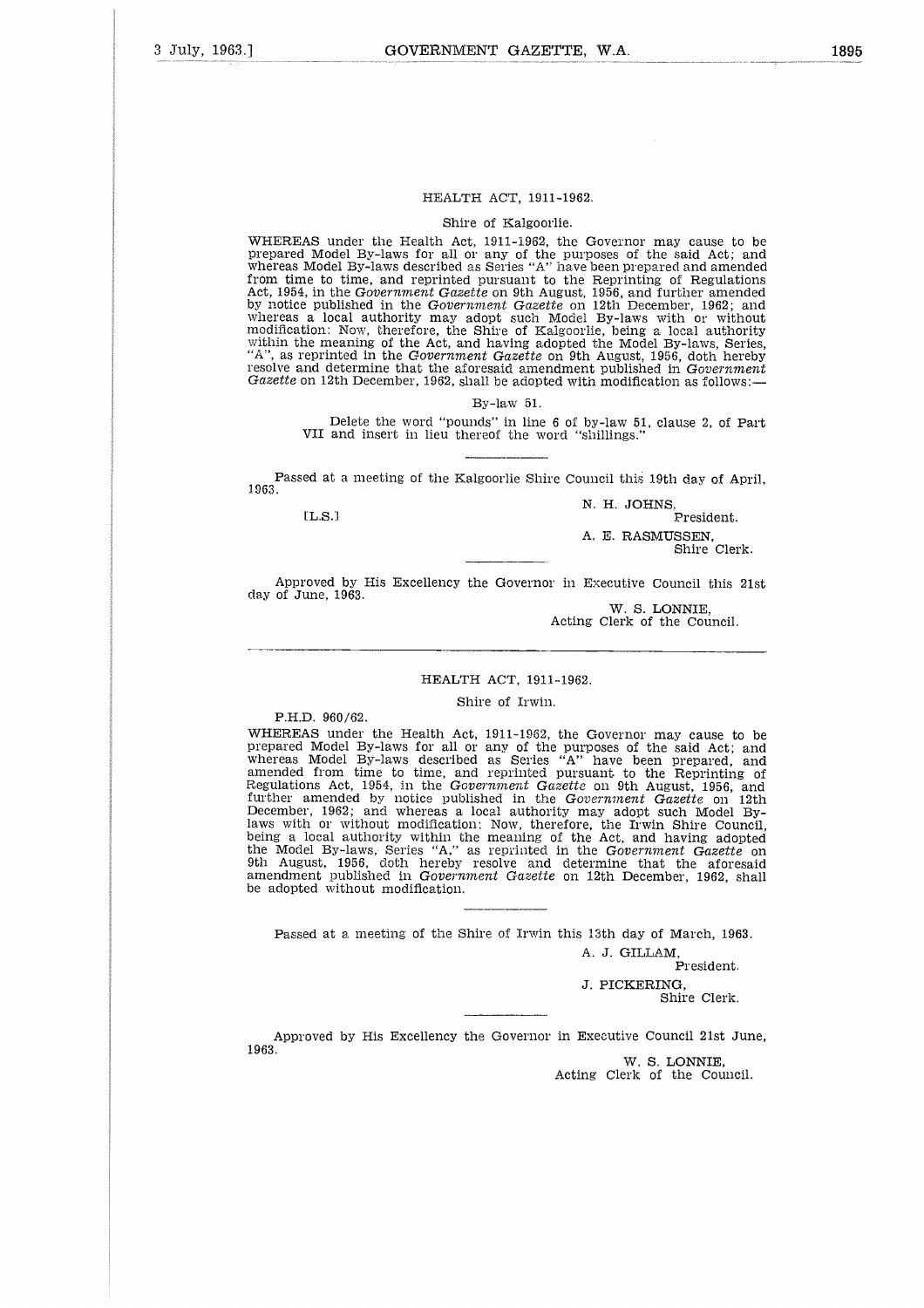#### HEALTH ACT, 1911-1962.

Shire of Kellerberrin.

P.H.D. 160/63.

WHEREAS under the provisions of the Health Act, 1911-1962, a local authority may make or adopt by-laws and may alter, amend or repeal any by-laws so made or adopted: Now, therefore, the Kellerberrin Shire Council, being a local authority within the meaning of the Act and having adopted the Model By-laws described as Series "A" and published in the *Gazette* on the 9th day of August, 1956, doth hereby amend the said adopted by-laws as follows:—

Part IX—Offensive Trades.

Section B—Slaughter Houses.

After by-law 9 insert a new by-law 10 as follows: No person shall slaughter for human consumption any animal within the townsites of Kellerberrin, Doodlakine or Baandee.

Passed at a meeting of the Shire of Kellerberrin this 24th day of April, 1963. F. H. NICHOLLS,

President.

T. R. BENNETT, Shire Clerk.

Approved by His Excellency the Governor in Executive Council 21st June, 1963.

W. S. LONNIE, Acting Clerk of the Council.

### HEALTH ACT, 1911-1962.

Shire of Northampton.

P.H.D. 1402/56.

WHEREAS under the Health Act, 1911-1962, the Governor may cause to be prepared Model By-laws for all or any of the purposes of the said Act; and whereas Model By-laws described as Series "A" have been prepared, and amended from time to time, and reprinted pursuant to the Reprinting of Regulations Act, 1954, in the *Government Gazette* on 9th August, 1956, and further amended by notice published in the *Government Gazette* on 12th December, 1962; and whereas a local authority may adopt such Model By-laws with or without modification: Now, therefore, the Shire of Northampton, being a local authority within the meaning of the Act, and having adopted the Model By-laws, Series "A", as reprinted in the *Government Gazette* on the 9th August, 1956, doth hereby resolve and determine that the aforesaid amendments published in the *Government Gazette* on 12th December, 1962, shall be adopted without modification. Fig. 1966, in the Government Gazette on 9th August, 1966, and further ame<br>
1954, in the Government Gazette on 12th December, 1962;<br>
1965, and further amendment Cazette on 12th December, 1962;<br>
reas a local authority may ad

Passed at a meeting of the Northampton Shire Council this 10th day of May, 1963.

A. C. HENVILLE,

R. CHARLTON,

Shire Clerk.

Approved by His Excellency the Governor in Executive Council 21st June, 1963.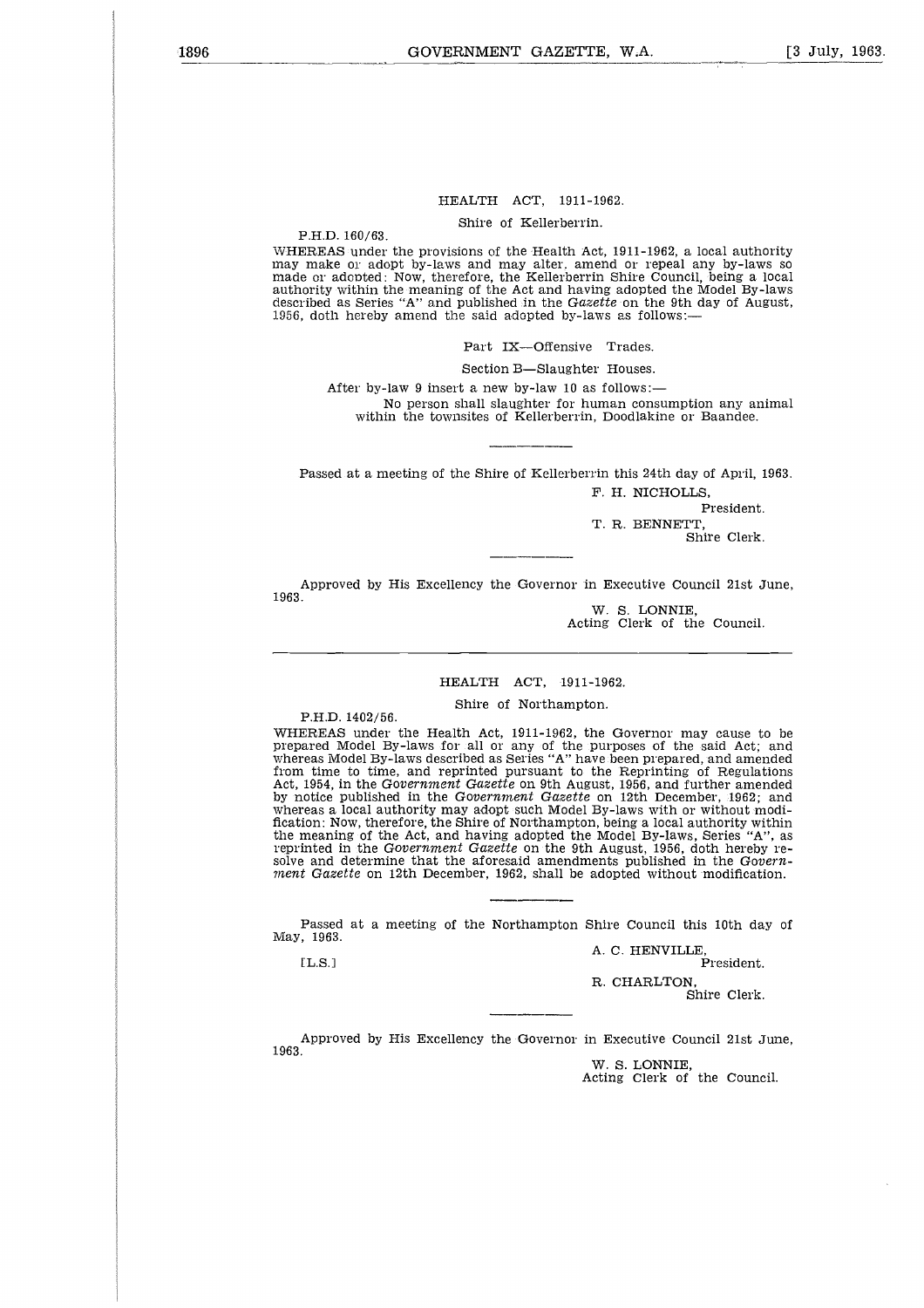The Municipality of The City Of South Perth.

Adoption of Draft Model By-laws Relating to Street Lawns and Gardens, No. 11. L.G. 244/63.

IN pursuance of the powers conferred upon it by the abovementioned Act, the Council of the abovementioned Municipality hereby records having resolved on the 24th day of April, 1963, to adopt the whole of the Draft Model By-laws published in the *Government Gazette* of the 7th day of February, 1963: 244/63.<br>
ance of the powers conferred upon it by the abovementioned Act,<br>
of the abovementioned Municipality hereby records having resolved<br>
day of April, 1963, to adopt the whole of the Draft Model By-<br>
in the Government

Local Government Model By-laws (Street Lawns and Gardens) No. 11. The whole of the By-laws.

Dated this 29th day of May, 1963. The Common Seal of the City of South Perth was affixed hereto in the presence of

W. C. G. THOMAS,

E. J. JOHNSON, Town Clerk.

Recommended

L. A. LOGAN, Minister for Local Government.

Approved by His Excellency the Governor in Executive Council this 21st day of June, 1963.

> W. S. LONNIE, Acting Clerk of the Council.

#### LOCAL GOVERNMENT ACT, 1960.

The Municipality of the Town of Geraldton.

Adoption of Draft Model By-laws Relating to Petrol Pumps.

L.G. 317/58.

IN pursuance of the powers conferred upon it by the abovementioned Act the Council of the above Municipality hereby records having resolved on the 8th day of May, 1963, to adopt such of the Draft Model By-laws published in the *Gazette* on the 16th day of January, 1963, as are here set out: 

Draft Model By-law.

Local Government Model By-laws (Petrol Pumps) No. 10. The whole of the by-law.

Dated the 6th day of June, 1963. The Common Seal of the Town of Geraldton was hereto affixed in the presence of-The Common Seal of the Common Seal of the Was hereto affixed in [L.S.]<br>[L.S.]<br>Recommended—<br>Approved by His ]<br>21st day of June, 1963.

 $[LLS]$ 

C. S. EADON-CLARKE, Mayor.

H. W. CHAMBERS Town Clerk.

Recommended

L. A. LOGAN, Minister for Local Government.

Approved by His Excellency the Governor in Executive Council this W. S. LONNIE,

Acting Clerk of the Council.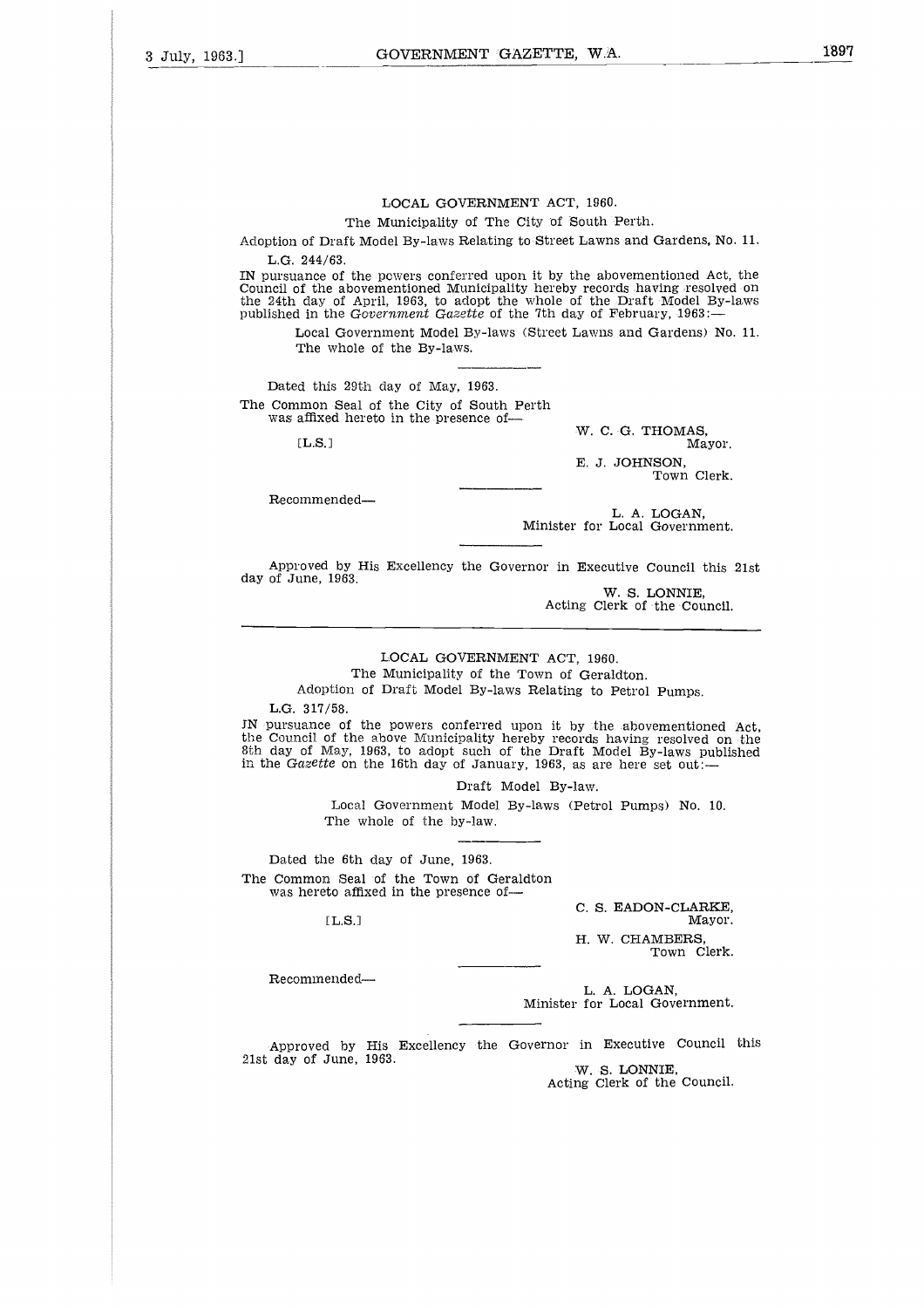#### The Municipality of the Town of Geraldton.

#### By-law Relating to Long Service Leave to be Granted to Employees of the Geraldton Town Council.

L.G. 918/62.

IN pursuance of the powers conferred upon it by the abovementioned Act, the Council of the abovementioned Municipality hereby records having resolved on the 24th day of October, 1962, to make and submit for the confirmation of the Governor the following by-law:

#### By-law No. 41.

1. In the interpretation of this by-law the following words shall have the meanings assigned them as hereunder:

- (a) "Council" means the Council of the Municipality of the Town of Geraldton.
- (b) "Employee" means and includes all persons employed in any capacity by the Council, and who are in regular and full time employ of the Council.
- (c) "Continuous service" means service in the employment of the Council during which an employee has not been absent from the service of the Council for a continuous period of more than two normal working days or an aggregate period of more than ten days, without leave of absence being granted by the Council.

2. All present and future employees of the Council shall, after each period of ten years continuous service as permanent full time employees thereof commencing from the 1st day of March, 1952, be entitled to three months long ser-vice leave but no long service leave shall be granted to an employee without a qualifying period of 10 years being first completed.

3. (a) The Council shall grant long service leave to an employee who has been granted long service leave in respect of 10 years' continuous service and before a further period of ten years' continuous service has been completed i such employee retires from the Council's service on reaching the retiring age of 65 years or is retired through ill health or is dismissed through retrenchment or redundancy, in which case the term of the long service leave shall be computed pro *rata* as the length of the term of qualification bears to 10 years of continuous service.

Provided that no such grant shall be made to an employee of the Council who, prior to the completion of a further period of 10 years continuous service, resigns from his employment with the Council for any reason other than ill health or on reaching retiring age.

(b) The long service leave which may be granted under this by-law, shall be for a period not exceeding one and three-tenth weeks for each completed year of service since the conclusion of the period of service which qualified the employee for his previous long service leave, and shall be on full pay.

4. An employee dismissed by the Council for neglect of duty or for irregular practices shall not be paid any sum in pursuance of the preceding by-law.

5. Absence on account of sickness shall not be deemed to be a break in con-tinuity of service, providing that the period of absence shall not exceed three months in any year, unless otherwise decided by the Council.

6. Long service leave shall be taken at the convenience of Council who will as far as is possible, meet with the wishes of the employee, but the Council may require the employee to take the leave by giving three months' notice.

7. In the event of the retirement through age or ill health or of the death of an employee, the Council shall pay to such employee (or in the case of death, to his personal representatives, or if there are none, to his dependants) a sum of money equal to his wages or salary for the period of the long service leave which the Council is empowered under this by-law to grant to such an employee at the date of such retirement or death, or if the Council, after consideration of all circumstances, direct that the death of an employee be presumed, the Council may authorise the payment to the dependants of the employee a sum equivalent to the amount of wages or salary which would under this by-law have been granted to the employee immediately prior to the date of his death, such date to be determined by Council.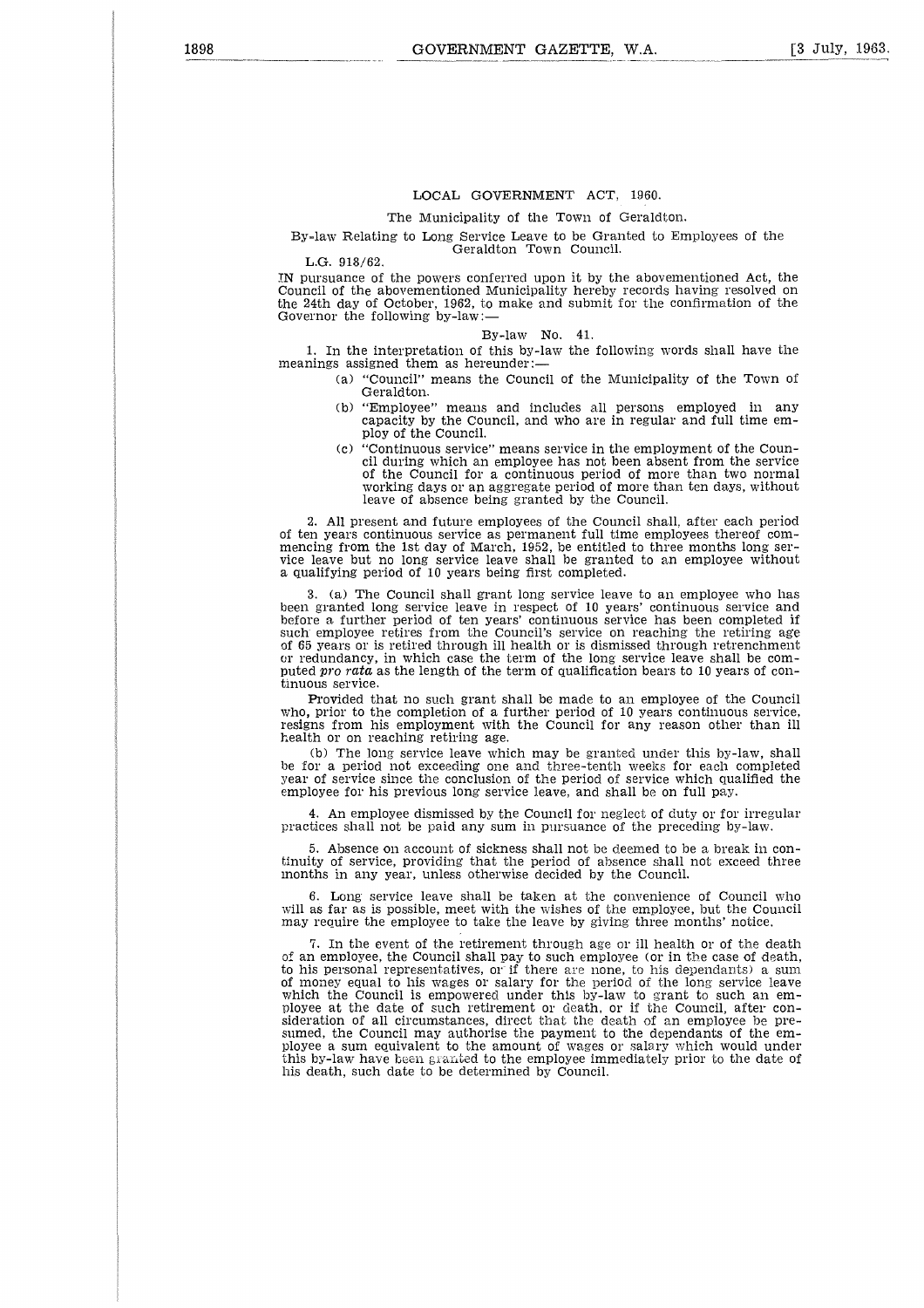8. (a) Employees due to take long service leave shall be paid their salary or wages for the period thereof at the rate equivalent to the salary or wages paid in the week immediately preceding the taking of the long service leave.

(b) The Council may, at its discretion, either-

- (i) pay to an employee his salary or wages periodically during the long service leave; or
- (ii) pay to the employee, in advance, a sum representing the amount of his wages or salary for the period of his long service leave.

9. All annual leave to which an employee is entitled or will become entitled before the expiration of his long service leave shall be taken in addition to his long service leave, but any public holidays which may occur during the taking of his long service leave are not to be paid for over and above the long service leave but are to form part of such long service leave.

10. Long service leave shall be considered as a special period of recuperation after a lengthy term of service with a view of fitting the employee for a further term, and during such leave no employee shall undertake any form of employment for hire or reward, unless by special permission of the Council.

Any contravention of this subclause shall entitle the Council to dismiss the employee from its service and to cease paying or to recover any amounts paid in advance on account of long service leave. ment for hire or reward, unless by special permission of the Council.<br>Any contravention of this subclause shall entitle the Council to dis<br>mployee from its service and to cease paying or to recover any amounts<br>vance on acc

Dated this 21st day of May, 1963.

The Common Seal of the Town of Geraldton was hereunder affixed by authority of a resolution of the Council in the presence of

C. S. EADON-CLARKE,<br>Mayor.

H. W. CHAMBERS, Town Clerk.

Recommended

L. A. LOGAN, Minister for Local Government.

Approved by His Excellency the Governor in Executive Council this 21st day of June, 1963. W. S. LONNIE,

Acting Clerk of the Council.

#### LOCAL GOVERNMENT ACT, 1960.

The Municipality of the Town of Claremont.

By-laws Relating to Zoning.

L.G. 112/60.

IN pursuance of the powers conferred upon it by the abovementioned Act and of all other powers enabling it, the Council of the abovementioned Municipality hereby records having resolved on the 26th day of March, 1963, to make and submit for confirmation by the Governor the following amend-ments to Zoning By-laws published in the *Government Gazette* of the 8th February, 1957, at pages 205-217, both inclusive, and amended from time to time thereafter as follows:—

#### Sixth Schedule.

In the section "Public Open Space—North Ward" delete the words "lot 2 of location  $701$ " in the last line of the first paragraph."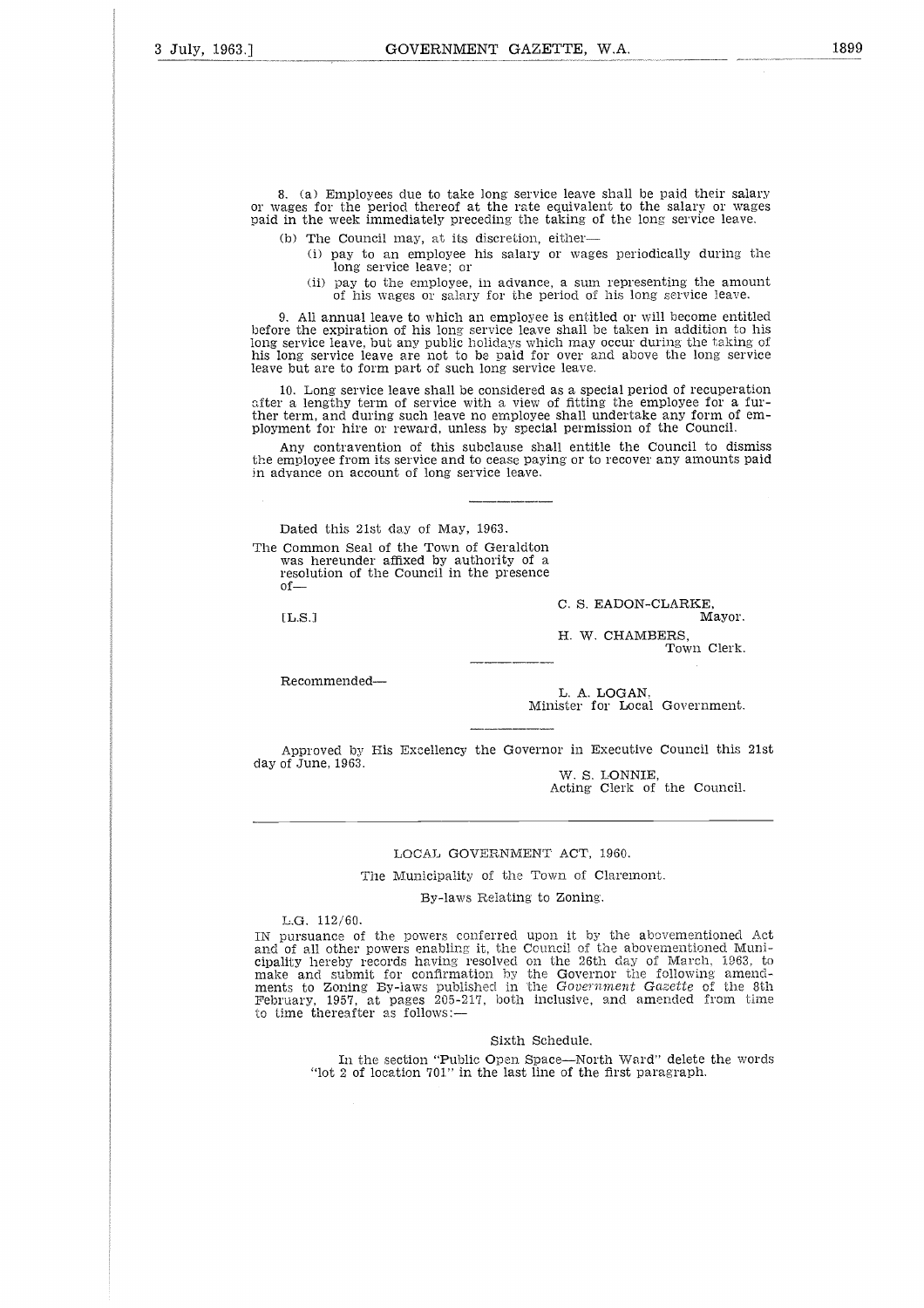Ninth Schedule.

In the section "Special Business Zone—Service Stations" following the words "lots 3, 4 and 5 location 701, corner Stirling Road and O'Beirne Street" insert the words "lot 2, location 701, corner Gugeri Street and Stirling Road." nnir<br>Innir<br>Anni

The Common Seal of the Town of Claremont was hereunto affixed on the 28th day of March, 1963, in the presence of-

 $[L.S.]$ 

A. W. CROOKS, Mayor. D. E. JEPEERYS,

Town Clerk,

Recommended

L. A. LOGAN, Minister for Local Government.

Approved by His Excellency the Governor in Executive Council this 21st day of June, 1963.

W. S. LONNIE, Acting Clerk of the Council.

#### LOCAL GOVERNMENT ACT, 1960. The Municipality of the Town of Mosman Park.

L.G. 944/62.

IN pursuance of the powers conferred upon it by the abovementioned Act and of all other powers enabling it, the Council of the abovementioned Municipality hereby records having resolved on the 28th day of March, 1963, to make and submit for confirmation of the Governor the following by-law:

#### By-law Relating to the Keeping of Bees.

1. Bees shall not be kept on any property within the district of the Town of Mosman Park unless

- (1) a license to keep bees is first obtained from the Council;
- (2) hives are so placed that they are not in close proximity to and the entrances do not face towards neighbouring properties;
- (3) hives are surrounded by a solid hedge or fence at least six feet in height and between the hives and the boundaries of neighbouring properties.

2. When it is satisfied that a site is unsuitable for keeping of bees the Council may refuse to grant a license to keep bees and the keeping of bees on such site will then be prohibited.

3. Whenever, in the opinion of the Council, a nuisance arises because of the keeping of bees the Council may cancel any license which has already been issued and may refuse to issue any further license and the keeping of bees on such site will then be prohibited. 2.<br>bees tl<br>keepin<br>3.<br>becaus<br>has all this<br>d this mon f<br>affixed<br>[L.S.]

Dated this 3rd day of April, 1963. The Common Seal of the Town of Mosman Park was affixed hereto in the presence of-

**E. C. SMITH,**

 $[L.S.]$ 

Mayor. J. A. SMALLMAN, Town Clerk.

Recommended

L. A. LOGAN, Minister for Local Government.

Approved by His Excellency the Governor in Executive Council this 21st day of June, 1963.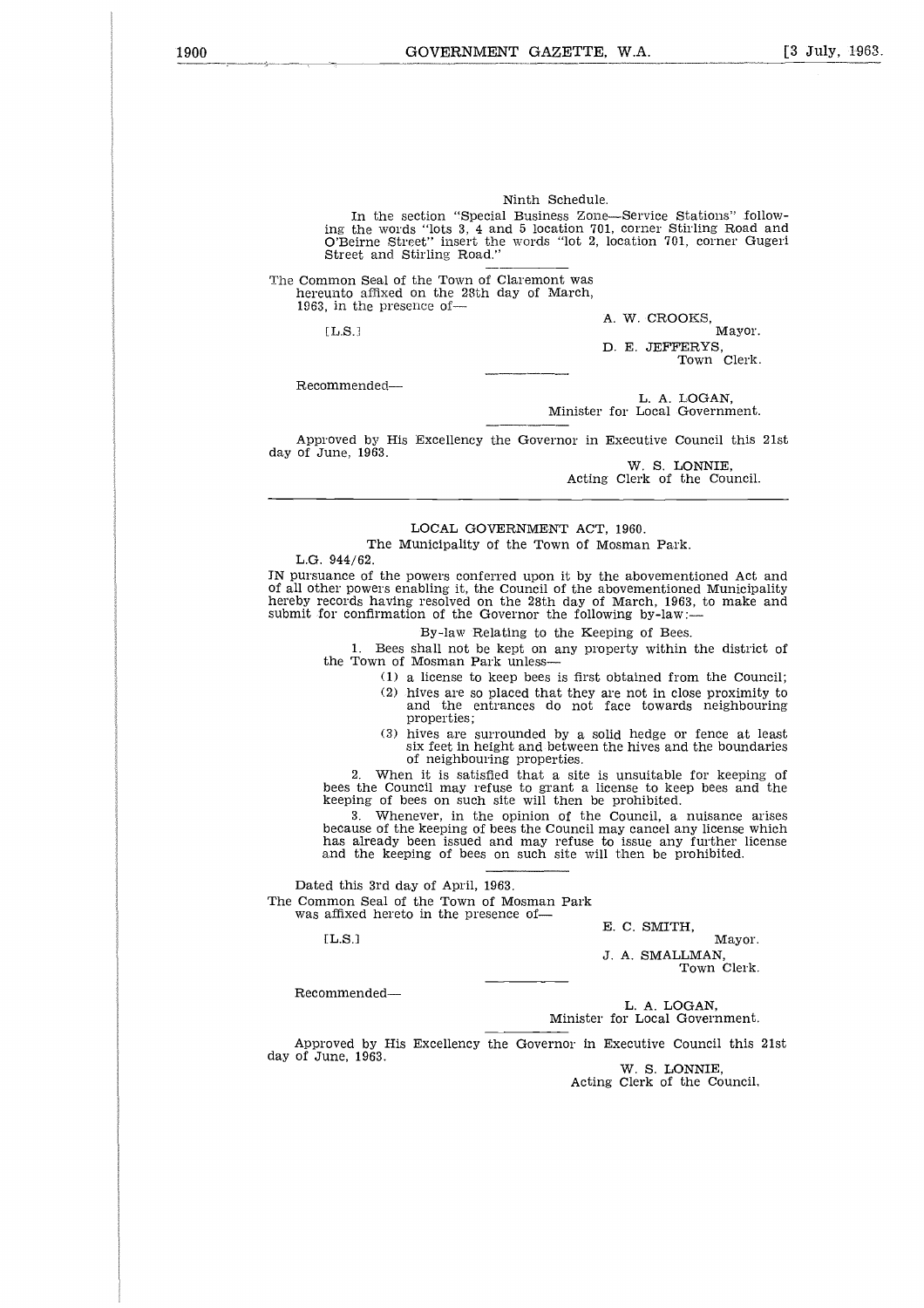The Municipality of the Shire of Armadale-Kelmscott.

By-law Relating to Armadale Hall.

L.G. 305/58.

IN pursuance of the powers conferred upon it by the abovementioned Municipality hereby records having resolved on the 18th day of December, 1961, to make and submit for confirmation by the Governor the following amendment to the. Hall By-laws as published in the *Government Gazette* on 25th June, 1958, and amended by notice in the *Government Gazette* on "22nd July, 1959, the 15th June, 1960, the 20th December, 1960, the 24th May, 1961, and 27th February, 1962:— By-law Relating to Armadale H<br>  $/58$ .<br>
e of the powers conferred upon it by the i<br>
records having resolved on the 18th daily<br>
obthist for confirmation by the Governor of<br>
By-laws as published in the Government G<br>
d by not

#### SCHEDULE OF CHARGES.

ARMADALE HALL.

By inserting:

Dated this 22nd day of April, 1963. And the Common Seal of the Shire of Armadale-Kelmscott was hereunto affixed in the presence of-|<br>|<br>|<br>|<br>|<br>|

 $[LL.S.]$ 

J. E. MURRAY, President. W. W. ROGERS, Shire Clerk.

Recommended

L. A. LOGAN, Minister for. Local Government.

Approved by His Excellency the Governor in Executive Council this 21st day of June, 1963.

W. S. LONNIE, Acting Clerk of the Council.

#### LOCAL GOVERNMENT ACT, 1960.

The Municipality of the Shire of Tambellup.

By-law Relating to Numbering Houses and Buildings.

L.G. 917/63.

IN pursuance of the powers conferred upon it by the abovementioned Act and all other powers enabling it, the Council of the abovementioned municipality hereby records having resolved on the 11th day of April, 1963, to make and submit for confirmation by the Governor the following by-law:-

> 1. The Council of the Shire of Tambellup may number and from time to time re-number all or any houses or buildings within its district.

> 2. The Council may adopt a plan or system of numbering of houses and buildings in any road or part thereof within its district and may either place numbers on the said houses or buildings or, by notice in writing, require the owners or occupiers thereof to affix number plates of a specified size on the houses or buildings in accordance with the said plan or system of numbering.

> 3. The numbers shall be fixed in such a position that they are easily legible from the footpath or front boundary of the property.

> 4. The number plates to be fitted in accordance with paragraph 3 of this by-law shall not be less than two inches in height.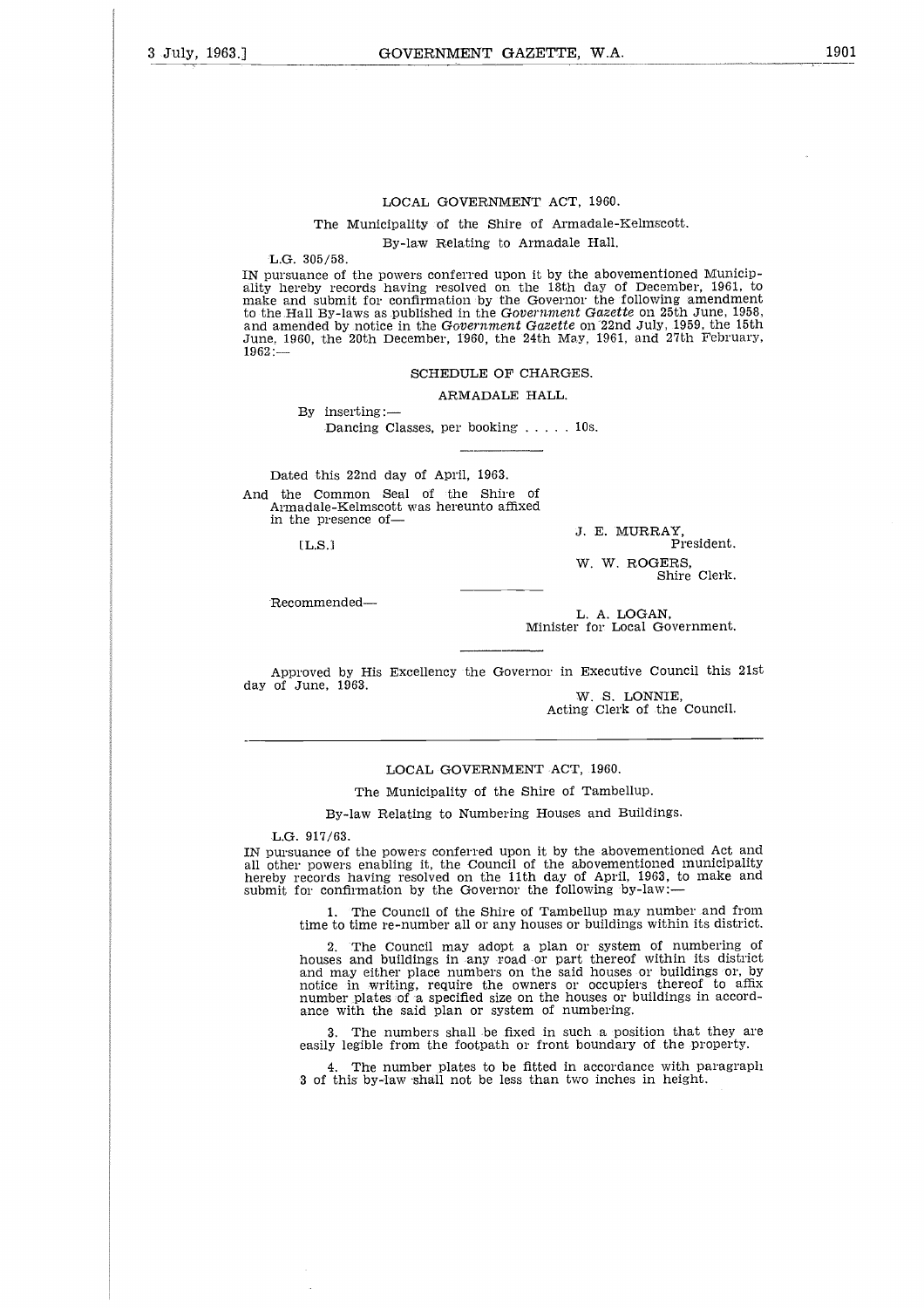5. The Council may supply a number plate to any person desiring to purchase one upon payment of not more than 5s. per number or set of numbers for each house or building.

6. If the owner or occupier fails to affix a number plate within one month after being served with a notice to do so he shall be guilty of an offence. EL.S.]<br>
EL.S.]<br>
Controller and the over the most of number of numbers for each house or building.<br>
EL.S. If the owner or occupier fails to affix a number plate wise<br>
month after being served with a notice to do so he shall

7. No person shall remove or deface or in any way damage any number plate affixed in accordance with this by-law.

8. Any person committing a breach of this by-law shall be liable on conviction to a penalty not exceeding ten pounds.

Dated this 19th day of April, 1963.

J. M. HOWARD, N. J. DUNN, Shire Clerk.

Recommended

L. A. LOGAN, ter for Local Government.

Approved .by His Excellency the Governor in Executive Council this 21st day of June, 1963.

W. S. LONNIE, Acting Clerk of the Council.

#### LOCAL GOVERNMENT ACT, 1960.

The Municipality of the Shire of Quairading.

By-laws Relating to the Quairading Swimming Pool.

L.G. 236/59.

IN pursuance of the powers confirmed upon it by the abovementioned Act and all other powers enabling it, the Council of the abovementioned Municipality hereby records having resolved on the 10th day of January, 1963, to make and submit for confirmation by the Governor the following amendment to a by-law: ther<br>and s<br>and s<br>by-1<br>De<br>In time<br>it this<br>L.S.]

By-laws for the Management of the Quairading District Swimming Pool.

(Gazetted on the 24th November, 1958.)

Delete: All of Clause 5—Charges for Admission.

Insert: Clause 5—Charges for Admission. To be fixed from time to time by the Council.

Dated this 13th day of May, 1963.

 $[LL.S.]$ 

K. G. MANNING, President. F. L. COMMINS, Shire Clerk.

Recommended

L. A. LOGAN, Minister for Local Government.

Approved by His Excellency the Governor in Executive Council this 21st day of June, 1963.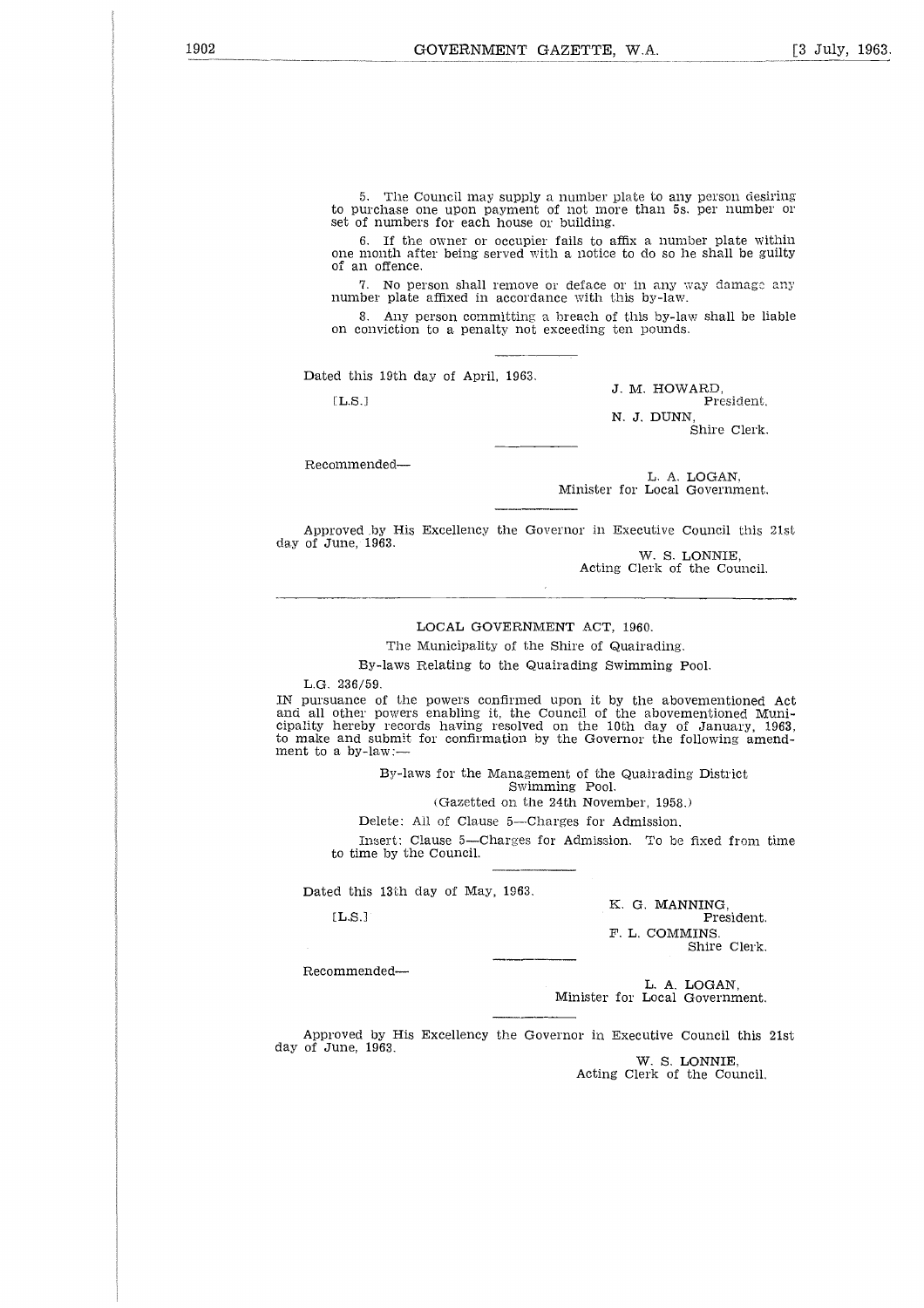The Municipality of the Shire of Kellerberrin.

Adoption of Draft Model By-laws Relating to Prevention of Damage to Streets. L.G. 316/63.

IN pursuance of the powers conferred upon it by the abovementioned Act the Council of the abovementioned Municipality hereby records having resolved on the 24th day of April, 1963, to adopt, without alteration, the Draft Model By-laws published in the *Government Gazette* on the 7th day of September,  $1961 -$ 316/6<br>
aance<br>
ceil of<br>
d4th dz<br>
publis<br>
Los<br>
Les<br>
dt his<br>
mon<br>
n was<br>
[L.S.]

Local Government Model By-laws (Prevention of Damage to Streets) No. 1.

Dated this 4th day of June, 1963. The Common Seal of the Shire of Keller-

berrin was affixed hereto in the presence of

 $[L, S.]$ 

F. H. NICHOLLS, President. T. R. BENNETT,

Shire Clerk.

Recommended

L. A. LOGAN, Minister for Local Government.

Approved by His Excellency the Governor in Executive Council this 21st day of June, 1963.

W. S. LONNIE, Acting Clerk of the Council.

#### LOCAL GOVERNMENT ACT, 1960.

The Municipality of the Shire of Kellerberrin.

Adoption of Draft Model By-laws Relating to Caravan Parks.

L.G. 317/63.

IN pursuance of the powers conferred upon it by the abovementioned Act the Council of the abovementioned Municipality hereby records having resolved on the 24th day of April, 1963, to adopt, without alteration, the Draft Model By-laws published in the *Government Gazette* on the 28th day of September, 1961, and as amended in the *Government Gazette* on the 16th day of January, 1963:—

Local Government Model By-laws (Caravan Parks) No. 2.

Dated this 4th day of June, 1963. The Common Seal of the Shire of Kellerberrin was affixed hereto in the presence of

 $[LLS.]$ 

F. H. NICHOLLS, President. T. R. BENNETT, Shire Clerk.

Recommended

L. A. LOGAN, Minister for Local Government.

Approved by His Excellency the Governor in Executive Council this 21st day of June, 1963.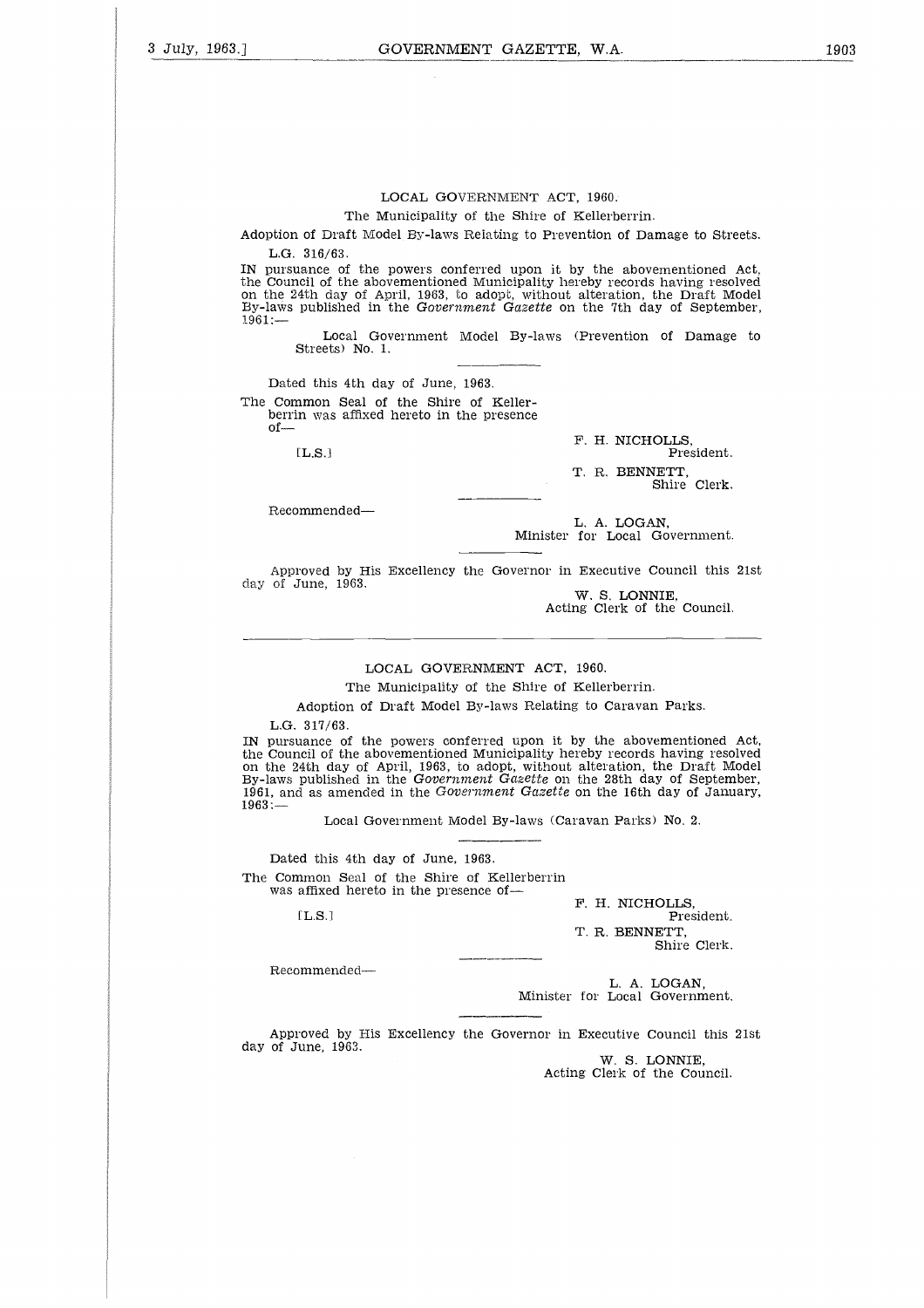The Municipality of the Shire of Kellerberrin.

Adoption of Draft Model By-laws Relating to Motels.

L.G. 318/63.

IN pursuance of the powers conferred upon it by the abovementioned Act, the Council of the abovementioned Municipality hereby records having resolved on the 24th day of April, 1963, to adopt, without alteration, the Draft Model By-laws published in the *Government Gazette* on the 20th day of September,<br>1961, and amendments of 13th June, 1962, and 23rd July, 1962: osia<br>Sie I<br>Lis sie

Local Government Model By-laws (Motels) No. 3.

Dated this 4th day of June, 1963. The Common Seal of the Shire of Kellerberrin was affixed hereto in the presence of-

 $[1.8]$ 

F. H. NICHOLLS, President. T. R. BENNETT, Shire Clerk.

Recommended

L. A. LOGAN, Minister for Local Government.

Approved by His Excellency the Governor in Executive Council this 21st day of June, 1963.

W. S. LONNIE, Acting Clerk of the Council.

#### LOCAL GOVERNMENT ACT, 1960.

The Municipality of the Shire of Kellerberrin.

Adoption of Draft Model By-laws Relating to Removal and Disposal of Obstructing Animals or Vehicles.

IN pursuance of the powers conferred upon it by the abovementioned Act, the Council of the abovementioned Municipality hereby records having resolved on the 24th day of April, 1963, to adopt, without alteration, the Draft Model By-laws published in the *Government Gazette* on the 1st day of August, 1962: o la<br>ladan<br>cou

Local Government Model By-laws (Removal and Disposal of Obstructing Animals or Vehicles) No. 7.

Dated this 4th day of June, 1963. The Common Seal of the Shire of Kellerberrin was affixed hereto in the presence of-

 $[L.S.]$ 

F. H. NICHOLLS, President.

T. R. BENNETT, Shire Clerk.

Recommended

L. A. LOGAN, Minister for Local Government.

Approved by His Excellency the Governor in Executive Council this 21st day of June, 1963.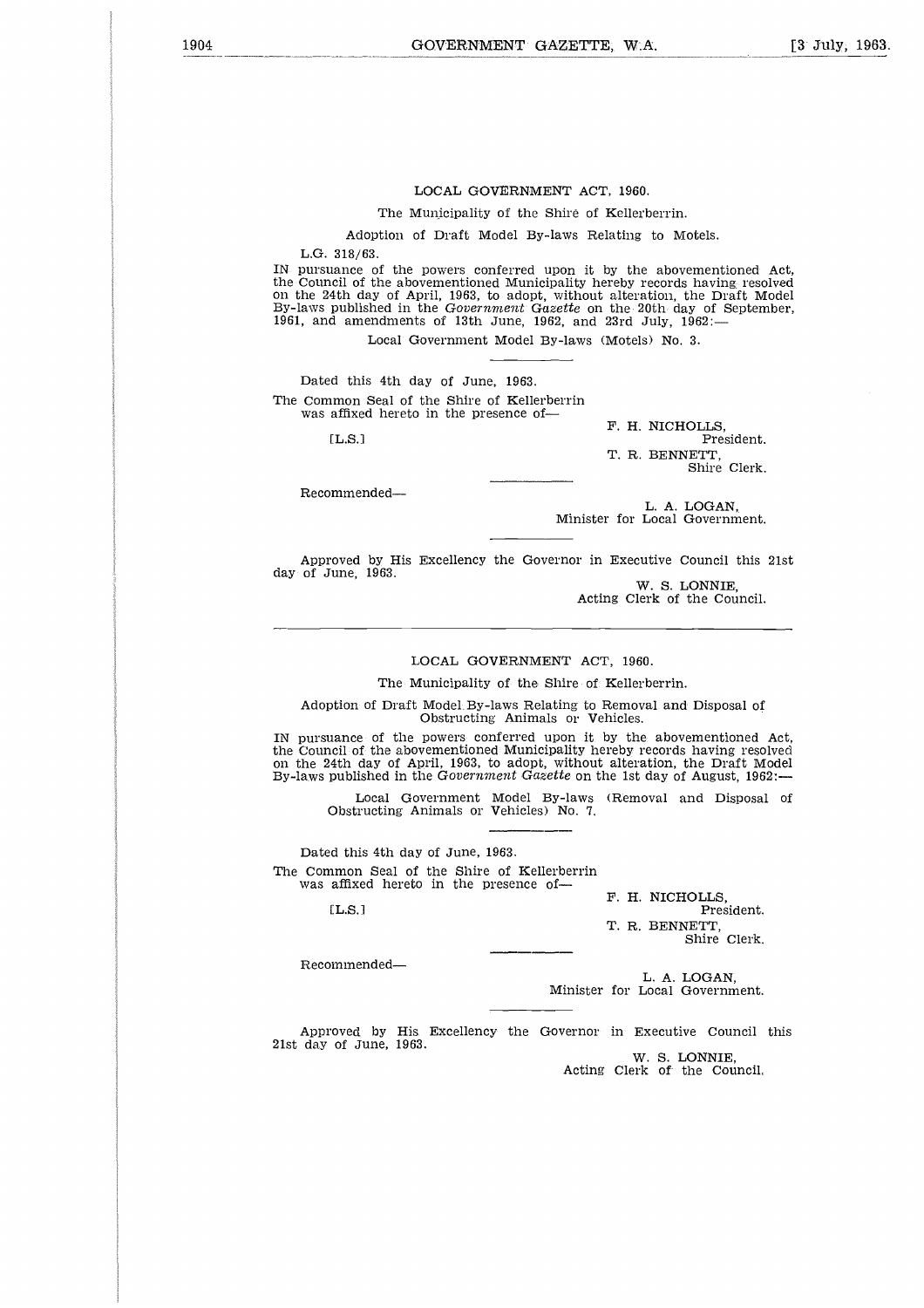The Municipality of the Shire of Kellerberrin.

Adoption of Draft Model By-laws Relating to Old Refrigerators and Cabinets. L.G. 320/63.

IN pursuance of the powers conferred upon it by the abovementioned Act, the Council of the abovementioned Municipality hereby records having resolved on the 24th day of April, 1963, to adopt, without alteration, the Draft Model By-laws published in the *Government Gazette* on the 1st day of May, 1962:  $320/63$ .<br>
In the abovementioned Act,<br>
the abovementioned Municipality hereby records having resc<br>
th day of April, 1963, to adopt, without alteration, the Draft Munished in the Government Gazette on the 1st day of May, 1

Local Government Model By-laws (Old Refrigerators and Cabinets) Nb. 8.

Dated this 4th day of June, 1963. The Common Seal of the Shire of Kellerberrin was affixed hereto in the presence of

F. H. NICHOLLS,<br>President. T. R. BENNETT, Shire Clerk.

Recommended-

L. A. LOGAN, Minister for Local Government.

Approved by His Excellency the Governor in Executive Council this 21st day of June, 1963.

W. S. LONNIE, Acting Clerk of the Council.

#### LOCAL GOVERNMENT ACT, 1960.

The Municipality of the Shire of Kellerberrin.

Adoption of Draft Model By-laws Relating to Extractive Industries. L.G. 321/63.

IN pursuance of the powers conferred upon it by the abovementioned Act, the Council of the abovementioned Municipality hereby records having resolved on the 24th day of April, 1963, to adopt, without alteration, the Draft Model By-laws published in the *Government Gazette* on the 8th day of November,  $1962 \cdot$  $321/6$ <br>
lance<br>
leil of<br>
d4th da<br>
publis<br>
Lo<br>
Lo<br>
d4this<br>
mmon<br>
m was<br>
[L.S.]

Local Government Model By-laws (Extractive Industries) No. 9.

Dated this 4th day of June, 1963.

The Common Seal of the Shire of Kellerberrin was affixed hereto in the presence of

 $[L.S.]$ 

F. H. NICHOLLS, President.

T. R. BENNETT, Shire Clerk.

Recommended--

L. A. LOGAN, Minister for Local Government.

Approved by His Excellency the Governor in Executive Council this 21st day of June, 1963.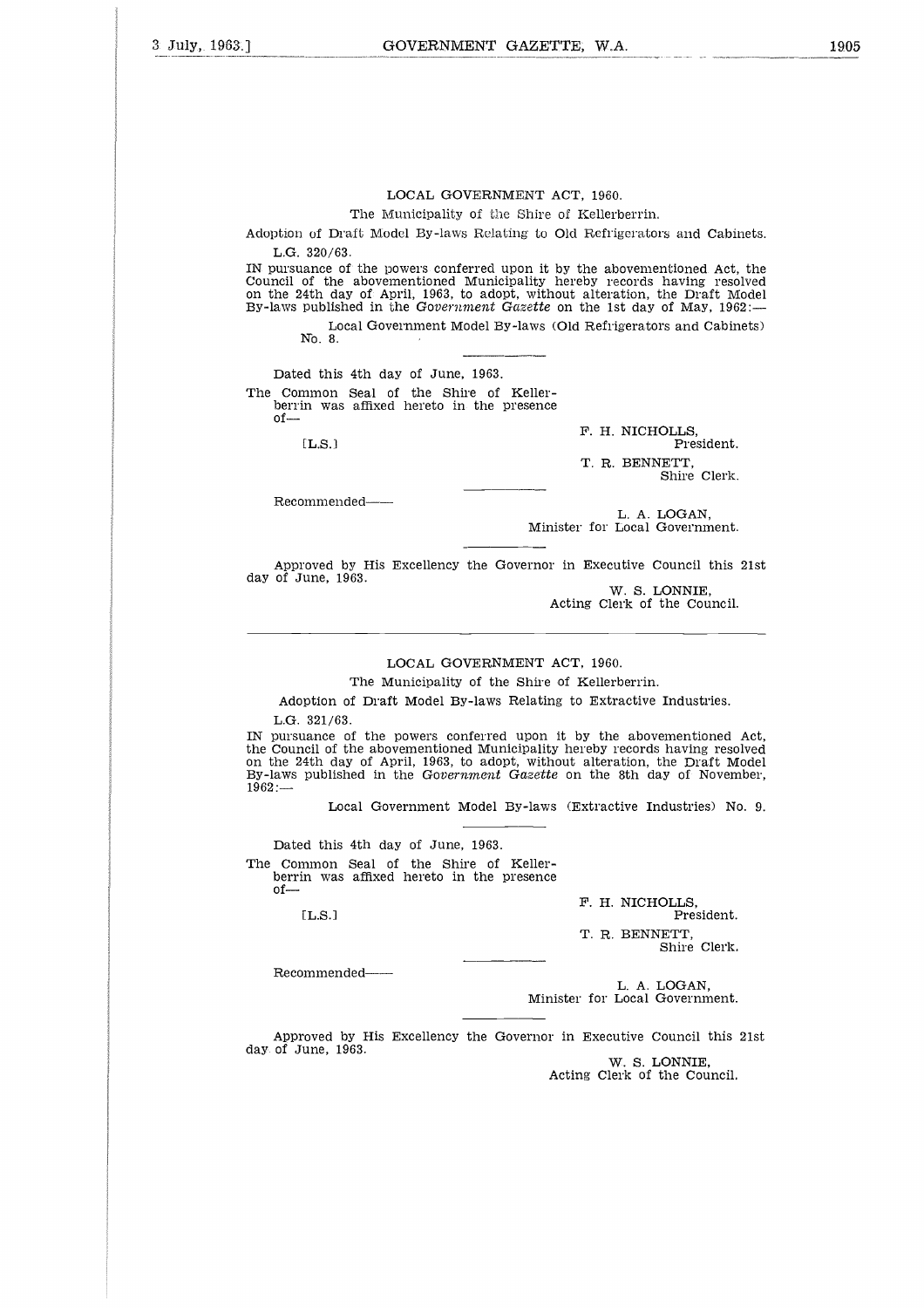The Municipality of the Shire of Kellerberrin.

Adoption of Draft Model By-laws Relating to Petrol Pumps.

L.G. 322/63.

IN pursuance of the powers conferred upon it by the abovementioned Act, the Council of the abovementioned Municipality hereby records having resolved on the 24th day of April, 1963, to adopt, without alteration, the Draft Model By-laws published in the *Government Gazette* on the 16th day of January,  $1963:$ celas constants in the second second and constant of the second second second second second second second second second second second second second second second second second second second second second second second seco

Local Government Model By-laws (Petrol Pumps) No. 10.

Dated this 4th day of June, 1963. The Common Seal of the Shire of Keller-berrin was affixed hereto in the presence of

 $[L.S.]$ 

F. H. NICHOLLS, President. T. R. BENNETT, Shire Clerk.

Recommended

L. A. LOGAN, Minister for Local Government.

Approved by His Excellency the Governor in Executive Council this 21st day of June, 1963.

W. S. LONNIE, Acting Clerk of the Council.

#### LOCAL GOVERNMENT ACT, 1960.

The Municipality of the Shire of Kellerberrin.

By-laws Relating to House Numbering.

L.G. 315/63.

IN pursuance of the powers conferred upon it by the abovementioned Act and of all other powers enabling it, the Council of the abovementioned Municipality hereby records having resolved on the 24th Day of April, 1963, to make and submit for confirmation by the Governor the following by-laws:—

#### House Numbering.

1. The Council may number and from time to time renumber all or any houses within its district.

2. The Council may adopt a plan or system of numbering of houses in any road or street or part thereof within its district and may either place numbers on the said houses or the front gates or fences thereof, or by notice in writing require the owners or occupiers thereof to affix number plates of a specified size, shape, colour or colours and material on the houses or front gates or fences in accordance with the said plan or system of numbering.

3. That in the case of any owner who has not affixed a number to his or her property or has not affixed same in a prominent position after one month of having received notice so to do, the Council will cause the number to be placed on the property the cost of so doing being chargeable to the owner.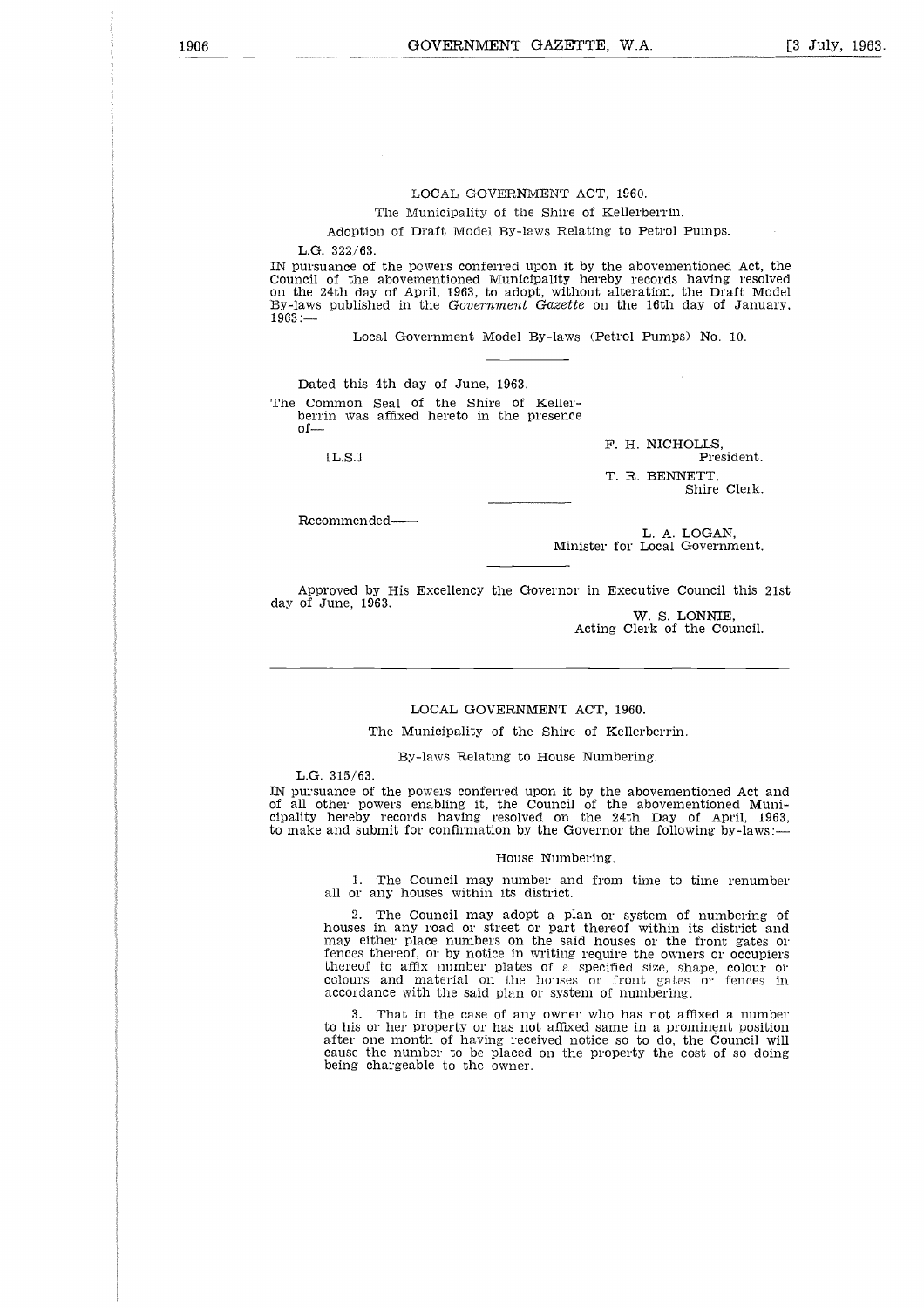4. The Council may, from time to time, alter any plan or system of numbering of houses adopted by it and may either replace with new numbers those previously placed by the Council on the said houses, front gates, or fences, or may, by notice in writing, require the owners or occupiers of the said houses to affix numbers or new numbers of a specified size on the houses, front gates or fences, in accordance with the alterations to the said plan or system of numbering. the own<br>mumbe<br>accord<br>mumbe<br>Prence,<br>Fence,<br>Ged this<br>affixed<br>L.S.1<br>L.S.1

Provided that any person who has affixed a number to his house, fence, or gate and is required to renumber his house may obtain the required numerals free of charge from the Council.

General By-laws Nos. 99, 100 and 101 are hereby revoked.

Dated this 4th day of June, 1963. The Common Seal of the Shire of Kellerberrin was affixed hereto in the presence of-

 $LLS.1$ 

F. H. NICHOLLS, President. T. R. BENNETT, Shire Clerk.

Recommended

L. A. LOGAN, Minister for Local Government.

Approved by His Excellency the Governor in Executive Council this 21st day of June, 1963.

W. S. LONNIE, Acting Clerk of the Council.

#### LOCAL GOVERNMENT ACT, 1960.

The Municipality of the Shire of Belmont.

Adoption of Draft Model By-laws Relating to Caravan Parks.

L.G. 313/63.

IN pursuance of the powers conferred upon it by the abovementioned Act, the Council of the abovementioned Municipality hereby records having resolved on the 11th day of February, 1963, to adopt the whole of the Draft Model By-laws published in the *Gazette* of the 28th September, 1961, together with the amendments to such by-laws published in the *Gazette* of the 16th January, 1963. acpace<br>313/6<br>ance cof the<br>ance of the<br>publisidmen<br>d the mmon<br>Counci<br>[L.S.]

Dated the 21st day of February, 1963. The Common Seal of the Shire of Belmont was hereunto affixed pursuant to a resolution of the Council and in the presence of

 $TLS.1$ 

B. A. M. CLAYDEN, President. W. G. KLENK, Shire Clerk.

Recommended

L. A. LOGAN, Minister for Local Government.

Approved by His Excellency the Governor in Executive Council this 21st day of June, 1963.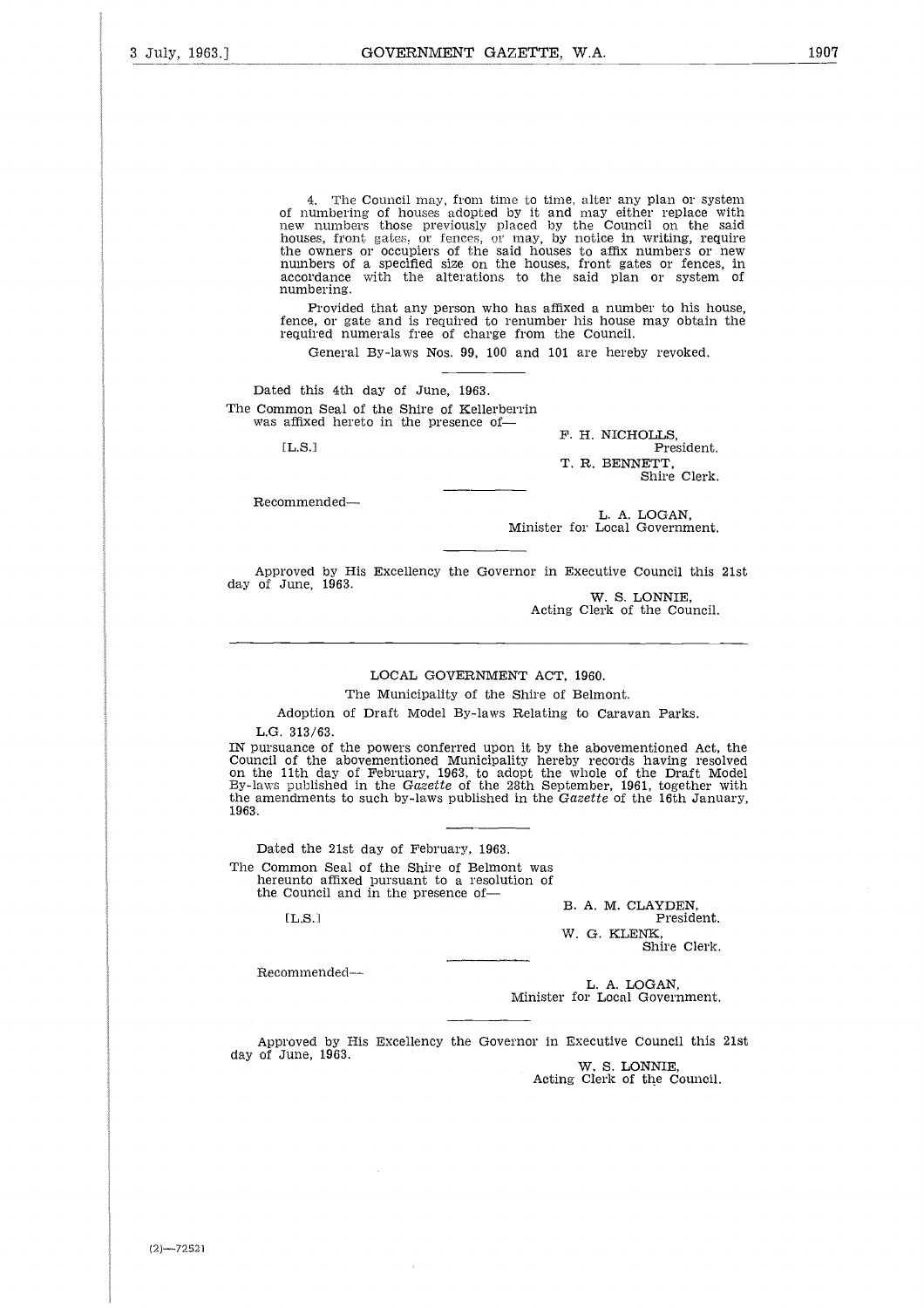The Municipality of the Shire of Leonora.

Adoption of Draft Model By-laws Relating to (Petrol Pumps) No, 10. L.G. 270/63.

IN pursuance of the powers conferred upon it by the abovementioned Act, the Council of the abovementioned Municipality hereby records having resolved<br>on the 9th day of April, 1963, to adopt such of the Draft Model By-laws<br>published in the Gazette of the 16th January, 1963, as are here set out: The Municipality of the Shire of Leonora.<br>
270/63.<br>
270/63.<br>
annee of the powers conferred upon it by the abovementioned<br>
cell of the abovementioned Municipality hereby records naving resconding<br>
the day of April, 1963, to by the abovementioned Municipality hereby records have a bovementioned Municipality hereby records having the Sth day of April, 1963, to adopt such of the Draft Model<br>
shed in the Gazette of the 16th January, 1963, as are

Local Government Model By-laws (Petrol Pumps) No. 10. The whole of the by-laws.

Dated this 4th day of June, 1963.

L. H. WALTON, F. J. A. GOULD, Shire Clerk.

L. A. LOGAN,<br>Minister for Local Government.

Approved by His Excellency the Governor in Executive Council this 21st day of June, 1963.

W. S. LONNIE, Acting Clerk of the Council.

#### LOCAL GOVERNMENT ACT, 1960.

The Municipality of the Shire of Balingup.

By-laws Relating to Standing Orders, No. 4.

L.G. 289/63.

IN pursuance of the powers conferred upon it by the abovementioned Act and all other powers enabling it, the Council of the abovementioned Municipality hereby records having resolved on the 23rd day of October, 1962, to make and submit for confirmation by the Governor the following by-laws.

Local Government Model By-law (Standing Orders) No. 4.

To adopt such of the Draft Model By-laws published in the *Gazette* of the 12th day of December, 1961, on pages 3639 to 3649, and the *Gazette* of the 25th day of January, 1962, on page 208, and the *Gazette* of the 8th day of May, 1962, page 1127, with such alterations and deletions as are here set out:—

> 1. The word "President" to be substituted for the word "Mayor" wherever appearing in the by-law.

2. Subparagraphs (iv) to (xii) of clause 10 are deleted and the undermentioned paragraphs inserted in lieu:

(iv) Matters arising from the minutes of the previous meeting.

(v) Monthly financial statement.

(vi) Presentation of accounts for payment.

(vii) Reports of officers.

(viii) Correspondence.

(ix) Petitions and memorials.

(x) Orders of the day.

(xi) Motions of which previous notice has been given.

(xii) Notice of motion for consideration at the following meeting if notice given during meeting.

(xiii) Motions without notice by permission of the Council.

3. In clause 93 (1) after the words "less than" in line 2 inser the figure "2".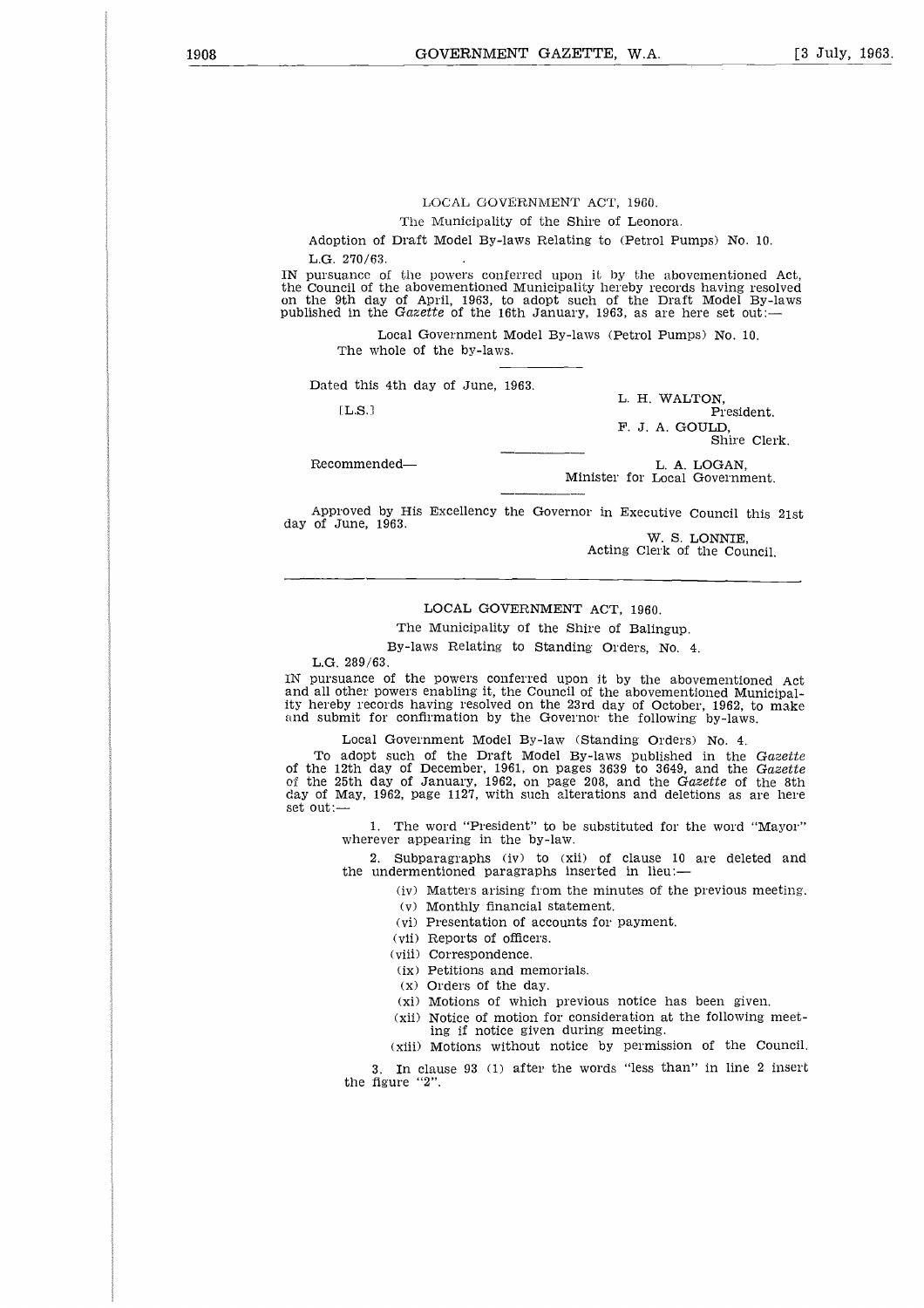4. Clauses 88, 89, 94 and subclause (3) of clause 90, are deleted and clauses 90, 91, 92, 93, 95, 96, 97, 98, 99 are renumbered 88 to 96 consecutively.

Dated this 24th day of April, 1963.

 $[L.S.1]$ 

D. WAUCHOPE, President. L. W. SMITH, Shire Clerk.

Recommended

L. A. LOGAN, Minister for Local Government.

Approved by His Excellency the Governor in Executive Council this 21st day of June, 1963. W. S. LONNIE,

Acting Clerk of the Council.

#### LOCAL GOVERNMENT ACT, 1960-1962.

Local Government Department, Perth, 24th June, 1963.

L.G.D. 523/61.

HIS Excellency the Governor in Executive Council, acting pursuant to the powers conferred by the Local Government Act, 1960-1962, has been pleased to make the uniform general by-laws set out in the Schedule hereto.

R. C. PAUST,

Acting Secretary for Local Government.

Schedule.

Uniform General By-laws.

1. In these by-laws, the uniform general by-laws published in the *Government Gazette* on the 23rd June, 1961, and amended by by-laws published in the *Government Gazette* on the 13th June, 1962, and the 4th October, 1962, and designated Uniform Building By-laws are referred to as the principal by-laws.

2. By-law 9 of the principal by-laws is amended by deleting the word, "First", in line three.

3. By-law 11 of the principal by-laws is amended by deleting the word, "First", in line five, and again, in line nine.

4. By-law 15 of the principal by-laws is amended by deleting the word, "First", in line seven.

5. By-law 17 of the principal by-laws is amended by deleting the word, "First", in line four.

6. The principal by-laws are amended by substituting for by-law 30 the following by-law:-

30. Mezzanine Floors.—Mezzanine floors may be of timber on unprotected steel supports or on supports of hardwood timber, of not less than 4 in. x 4 in., that has been termite proofed or may be of unprotected steel or iron as provided by by-law 284 of these by-laws.

7. By-law 32 of the principal by-laws is amended by substituting for paragraph (b) of sub-bylaw (1) the following paragraph-

- (b) if the land has a frontage to two or more streets, the distance between any building or any addition to any building thereon and-
	- (i) the boundary of the street the building or addition faces shall be not less than 25 ft.; and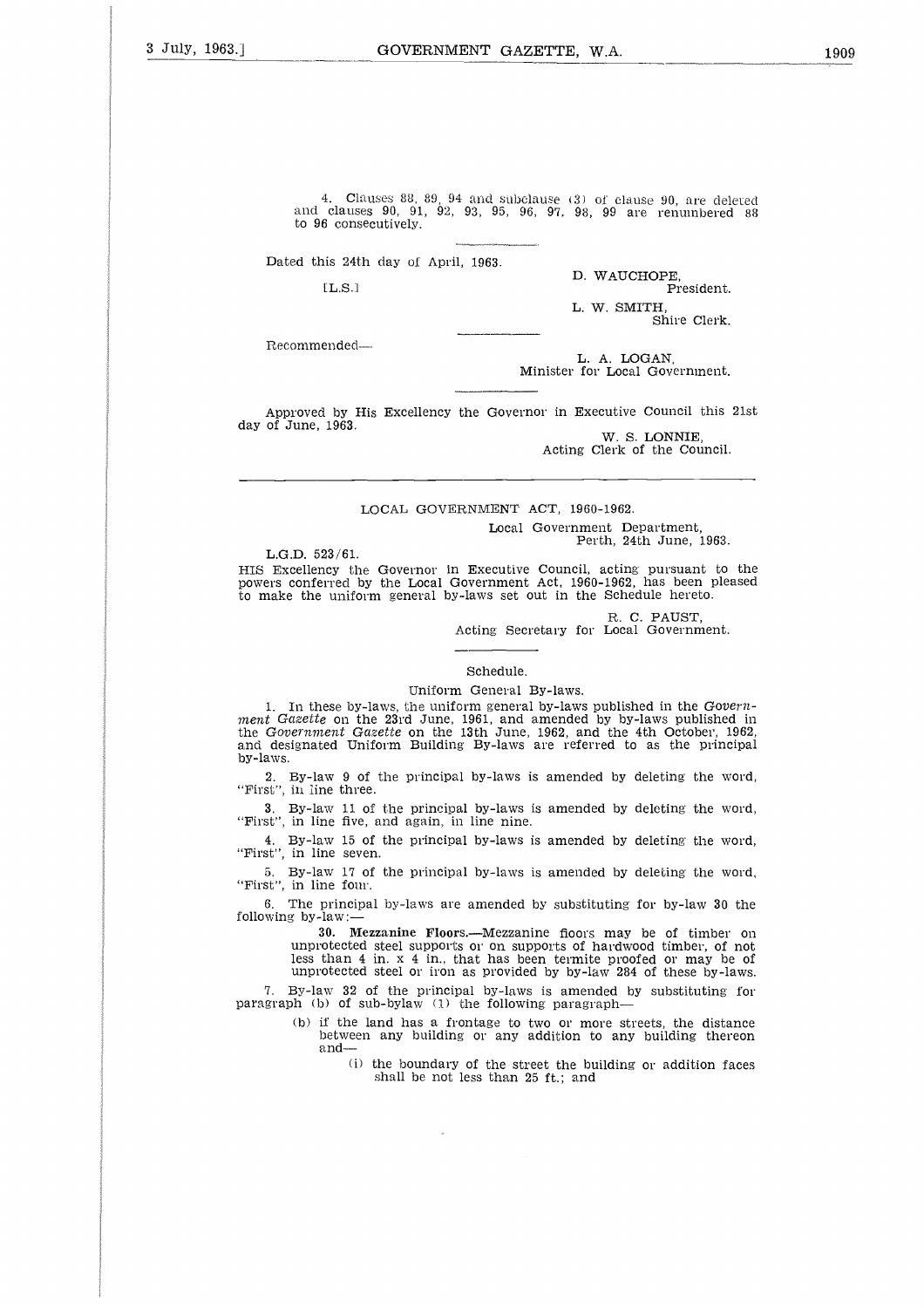(ii) the boundary of the other street or streets shall (without limiting the right of the owner of the land to opt for a greater distance) he such distance, not exceeding 25 ft., as the council may require.

8. By-law 33 of the principal by-laws is amended by substituting for paragraph (a) of sub-bylaw (1) the following paragraph

> (a) any building of Class I, II or III Occupancy on any site whereon there exists, or there is in the course of erection, or it is proposed to erect, any other building of any of those classes, unless the site is then subdivided into a separate site or sites satisfying the provisions of the Town Planning and Development Act, 1928, and of this Section, with regard to any existing and any intended building, or unless the council approves of the erection of an additional building on an application that provides for the demolition of an existing building;

9. By-law 38 of the principal by-laws is amended by inserting, immediately after the word, "municipality", in line four of paragraph (a), the words, "or the site is contained in a subdivision approved by the Town Planning Board as a site for a shop and the site abuts a street that is wider than those streets in the neighbourhood beyond the shopping centre".

10. By-law 48 of the principal by-laws is amended by inserting, immediately after the word, "shall", in line two of sub-bylaw (4), the passage, ", subject to the provisions of sub-bylaw (3) of by-law 263 of these by-laws,"

11. By-law 50 of the principal by-laws is amended by inserting, immediately after the word, "any", in line one of sub-bylaw (1) the passage, "awning, verandah or balcony of cantilever type shall encroach over a street, way or public place to a greater distance than that provided by subsection (2) of section 400 of the Act and no other".

12. By-law 51 of the principal by-laws is amended by substituting for the passage, "balcony,", in line one, the passage, "balcony shall not encroach over a street, way or public place to a greater distance than that provided by subsection (2) of section 400 of the Act and a".

13. By-law 67 of the principal by-laws is amended

(a) by substituting for sub-bylaw (1) the following sub-bylaw:-

(1) In every building of Class I or IV Occupancy

- (a) one bathroom shall have a minimum width of 5 ft. and a floor area not less than 30 sq. ft. or, where a water closet is incorporated within the bathroom, not less than 40 sq. ft.; and
- (b) any additional bathroom attached to and opening upon a bedroom and intended for the exclusive use of the occupants of that bedroom shall have a floor area not less than 30 sq. ft. and may incorporate within it a water closet.;
- (b) by substituting for sub-bylaw (2) the following sub-bylaw:-
	- (2) In every building of Class II or III Occupancy
		- (a) every bathroom intended for the use of the occupants of more than one bedroom shall have a floor area not less than 30 sq. ft. or, where a water closet is incorporated within the bathroom, not less than 40 sq. ft.; and
		- (b) every bathroom attached to and opening upon a bedroom and intended for the exclusive use of the occupants of that bedroom shall have a floor area not less than 30 sq. ft. and may incorporate within it a water closet.;

and

(c) by adding after sub-bylaw  $(4)$  the following sub-bylaw:--

(5) Every water closet shall have a floor area not less than 13 sq. ft. with a minimum width of 2 ft. 8 in.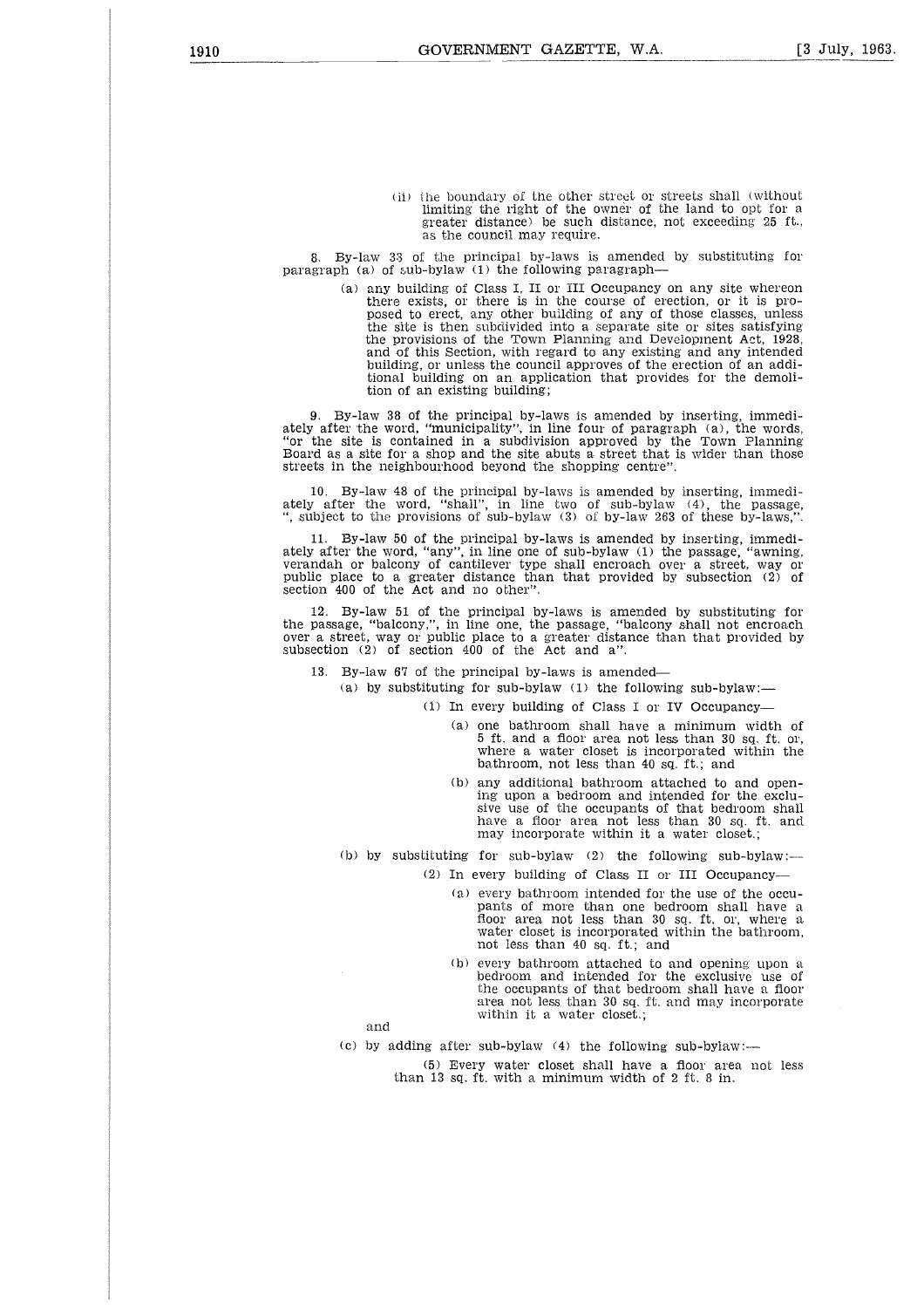- 14. By-law 74 of the principal by-laws is amended
	- (a) by inserting after the word, "Bathrooms", being the last word of the heading, in line one, the sub-bylaw designation, "(1)"; and
	- (b) by adding the following sub-bylaw:-

(2) Without limiting any other provision of this section, where any building of Class I, II, III or IV Occupancy is hereafter constructed or adapted, so as to have windows in external walls that face one another, that building shall be so constructed or adapted that the facing walls are at least 6 ft. apart and any overhanging eaves between them are at least 5 ft. apart.

15. By-law 76 of the principal by-laws is amended by substituting for the passage commencing with, ", or with", in line six and continuing to the end of the by-law, the passage "or, where louvres are not used, if the room is provided with fixed ventilation to the amount of 50 sq. in. of ventilated openings for each 100 sq. ft. of floor area."

16. By-law 167 of the principal by-laws is amended by substituting for sub-bylaw (3) the following sub-bylaw:-

> (3) Materials or any combination of materials may be used in lieu of the materials mentioned in sub-bylaw (2) of this by-law, if the former materials or any combination of them have, when subjected to the Standard Fire Test, a fire-resistance rating at least equal to that required by these by-laws for that part of the structure in which it is proposed to use them; and the subjection of those materials or any combination of them to the Standard Fire Test is not required by this subbylaw, if the materials or any combination of them are shown by official reports issued by the Australian Commonwealth Experimental Building Station, the National Bureau of Standards, in the United States of America, the Underwriters' Laboratories, in the United States of America or the Joint Fire Research Organisation, in Great Britain, to have the required fire resistance ratings; and, for the purposes of this section, a reference in any of those reports to the fire-resistance rating of gypsum perlite plaster or of gypsum vermiculite plaster shall be taken to apply equally to both of those plasters.

- 17. By-law 173 of the principal by-laws is amended
	- (a) by deleting the word, "or" at the end of paragraph (c) of sub-bylaw  $(2)$ :
	- (b) by adding, at the end of paragraph (d) of sub-bylaw (2) the pas-sage, "; or" : and
	- (c) by adding, after paragraph (d) of sub-bylaw (2), the following paragraph
		- (e) any other material having a fire-resistance rating equal to that of any other material specified by this sub-bylaw.

18. By-law 192 of the principal by-laws is amended by deleting the word, "First", in line five of sub-bylaw (2).

- 19. By-law 216 of the principal by-laws is amended
	- (a) by inserting after the word "Walls", being the last word of the heading, in line one, the sub-bylaw designation "(1)"; and
	- $(b)$  by adding the following sub-bylaw:

(2) For the purposes of this by-law, all walls shown on the plan elevation as facing in the same direction are deemed to be one wall.

20. By-law 242 of the principal by-laws is amended by substituting for paragraphs (a) and (b) of sub-bylaw (1) the word, "gables".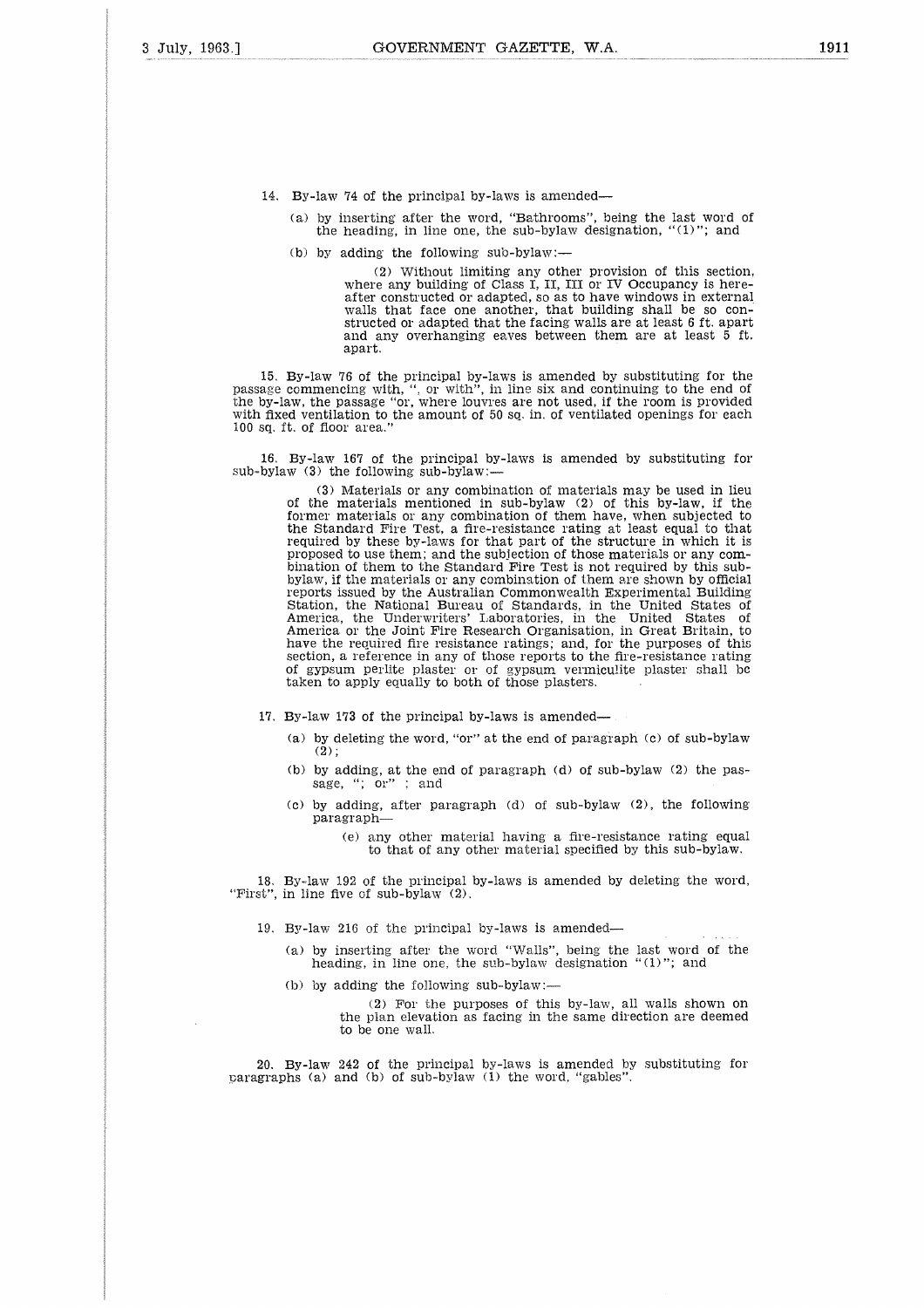- 21. By-law 286 of the principal by-laws is amended
	- (a) by substituting for the expression, " $1\frac{1}{2}$ ", the figure, "2"; and
	- b) by inserting after the word, "per", the figure, "5", in line three of paragraph (a) of sub-bylaw (1).

22. Bylaw 299 of the principal by-laws is amended by adding, immediately after the word, "high", being the last word in the by-law, the passage, "; hut, where the Commissioner of Public Health has under Part VI of the Health Act, approved of a handrail of a lesser height than that specified by this by-law, the handrail may be of that lesser height".

23. By-law 338 of the principal by-laws is amended by inserting, immediately after the expression, " $_8^5$  in.", in line two of the item "Bracing", in Table 338, the passage, "or with metal braces approved by the Surveyor.".

- 24. By-law 358 of the principal by-laws is amended
	- (a) by substituting for the passage, "I, II or III", in line one of sub-bylaw (2), the passage, "II or III";
	- (b) by inserting, immediately after the word, "asbestos", in line four of sub-bylaw (3), the passage, "or with  $\frac{3}{8}$  in. plaster"
	- (c) by adding, after sub-bylaw (3) the following sub-bylaw:-

(4) In the case of a building of Class I Occupancy, other than such as is mentioned in sub-bylaw (3) of this by-law, a garage may

- (a) be constructed below the floor of the dwelling, if the floor has (as a minimum requirement) the undersides of the joists covered with fibrous plaster of not less than 8 in. in thickness or with sheet metal; and
- (b) have an opening to a house, if that opening is not wider than 3 ft. and is closed by a solid cored door having a minimum thickness of  $1\frac{1}{2}$  in.;

and

(d) by substituting for the words, "of another class", sub-bylaw (5), the passage, "of a class, other Occupancy,". in line one of than Class I

25. By-law 374 of the principal by-laws is amended immediately after the word, "level", in line four, the passage " least 6 in. above the roof adjoining". by inserting, , carried to at

26. By-law 387 of the principal by-laws is amended by adding, immediately after condition (b), the following condition:—

> (ba) **Separation from Surrounding** Structures.—The stove or appliance shall be installed so that there is no wall or other structure of a fire-resistance rating of less than 2 hours within a distance of 12 in. of either end, unless the end is insulated, in which case that distance may be reduced to 6 in.

27. By-law 397 of the principal by-laws is amended by inserting, immediately after the numeral, "I", in line four, the passage, "or II".

28. By-law 402 of the principal by-laws is amended by inserting, immediately after the word, "rooms", in line three, the passage, "or two habitable rooms, together with a kitchen annexe,".

- 29. By-law 421 of the principal by-laws is amended
	- (a) by adding, immediately after the word, "site," being the last word in sub-bylaw (5), the passage, "; and the provisions of sub-bylaw (2) of by-law 74 of these by-laws apply to the external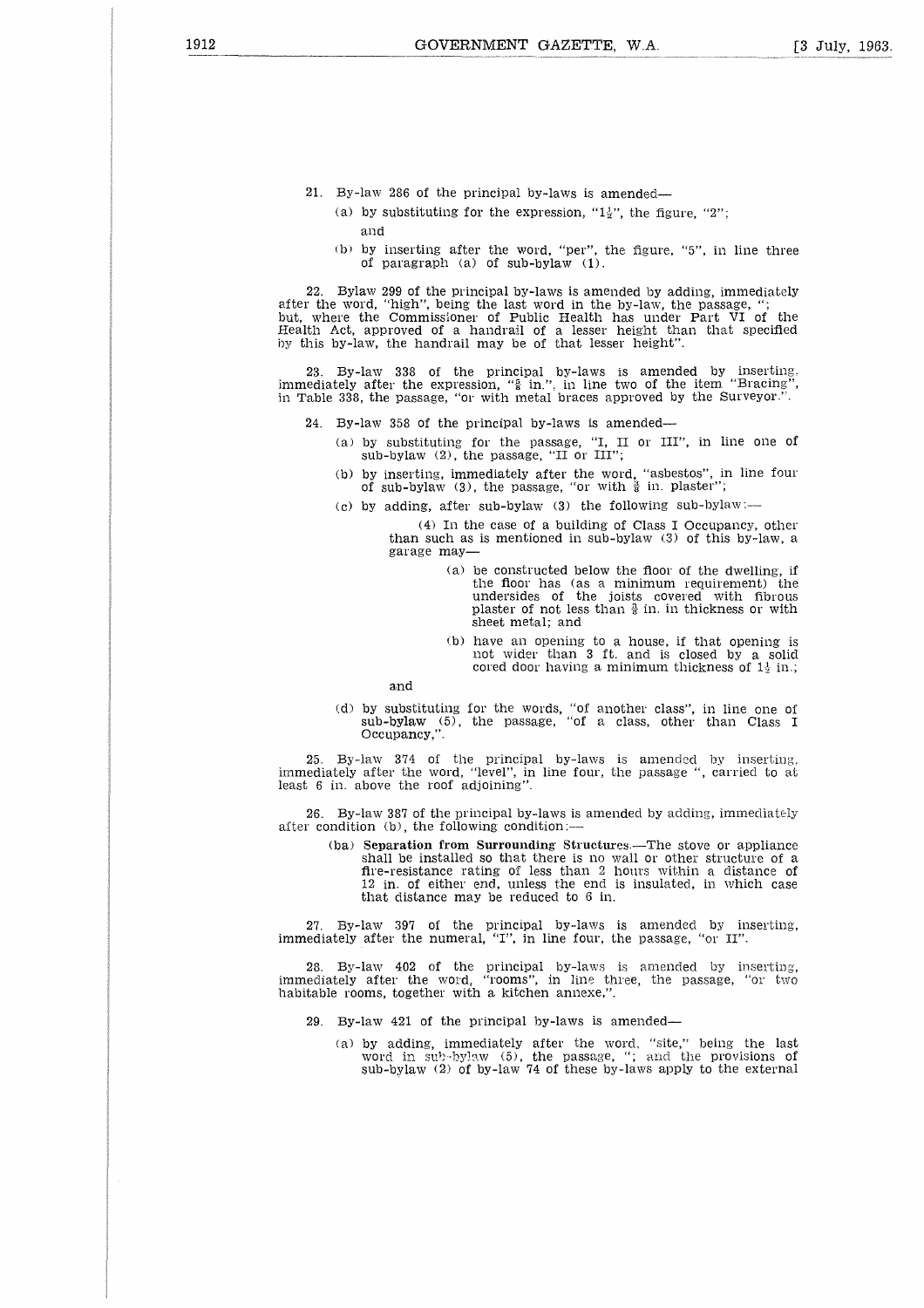walls and eaves of outhouses as though they were the external walls and eaves of the building to which they are appurtenant"; and

(b) by substituting for sub-bylaw  $(7)$  the following sub-bylaw:-

(7) With the exception of such outbuildings as are mentioned in by-laws 428 and 429 of these by-laws, a person shall not erect more than two outbuildings, or an outbuilding exceeding, or outbuildings exceeding in the aggregate, 500 sq. ft., appurtenant to a building of Class I Occupancy.

- 30. By-law 427 of the principal by-laws *is* amended
	- (a) by inserting after the word. "Urinals", being the last word of the heading, in line one, the sub-bylaw designation, "(1)";
	- (b) by deleting the passage commencing with "; but", in line three of paragraph (c) and ending with the word, "by-laws", being the last word of the paragraph;

and

- (c) by adding the following  $sub-bylaw$ :-
	- (2) Nothing in this by-law prevents
		- (a) the erection of a water closet attached to, or within. a dwelling house or other building, subject to any conditions governing that building in these by-laws; or
		- (b) the construction, in the case of a building of Class I Occupancy and Type 5 construction, of a water closet or urinal of a wood frame construction, if the water closet or urinal has a smoothly finished, impervious, concrete floor and is lined with an impervious material.

31. The principal by-laws are amended by adding after by-law 460 the following by-law-

461. Citation.—These by-laws may be cited as the Uniform Building By-laws, 1961.

32. The principal by-laws are amended, by deleting from the heading to the Schedule designated "First Schedule", the word, "First".

#### CITY OF PERTH PARKING FACILITIES ACT, 1956-1961.

Office of the Minister for Transport, Perth, 25th June, 1963.

HIS Excellency the Governor in Executive Council, acting pursuant to the powers conferred by the City of Perth Parking Facilities Act, 1956-1961, has been pleased to make the regulations set out in the schedule hereunder.

J. F. CRAIG, Minister for Transport.

#### Schedule.

#### Regulations.

Figure 1. The City of Perth, 20th June, 1965.<br>
Perth, 20th June, 1965.<br>
Dowers conferred by the City of Perth Parking Facilities Act, 1956-1961, has<br>
Doeen pleased to make the regulations set out in the schedule hereunder. regulations. Parking Regions) Regulations, published in the *Government Gazette* on the 5th March, 1957, as amended by the regulations published in the *Gazette* on the 15th July, 1958, 7th November, 1958, 21st April, 1960, 29th December, 1961, and 20th December, 1962, are referred to in these regulations as the principal regulations.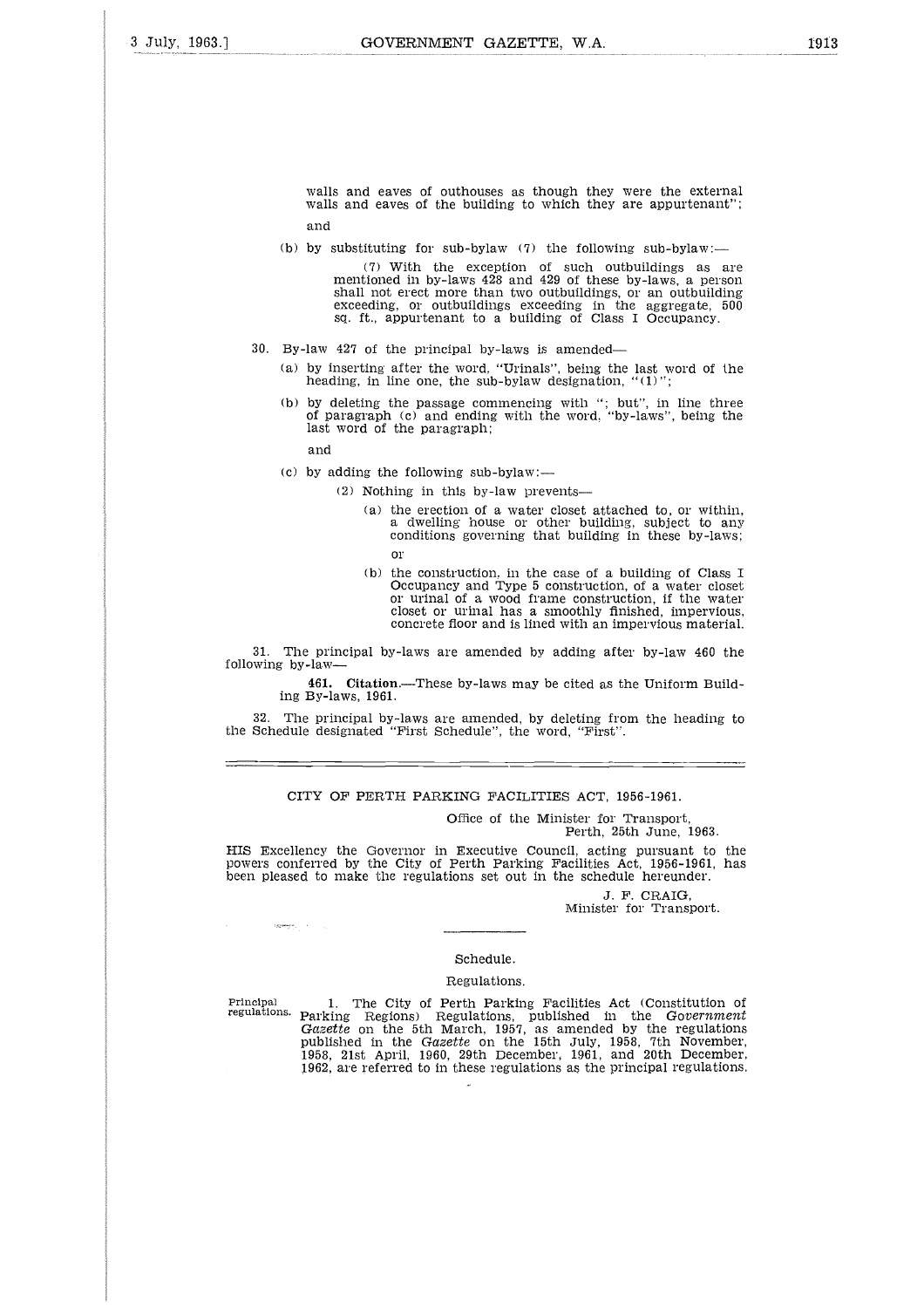Schedule amended.

2. The schedule to the principal regulations is amended by adding after paragraph (g) the following paragraphs

(h) within the bold outline depicted on the drawing numbered 2897 and marked "H" hereunder;



**H"**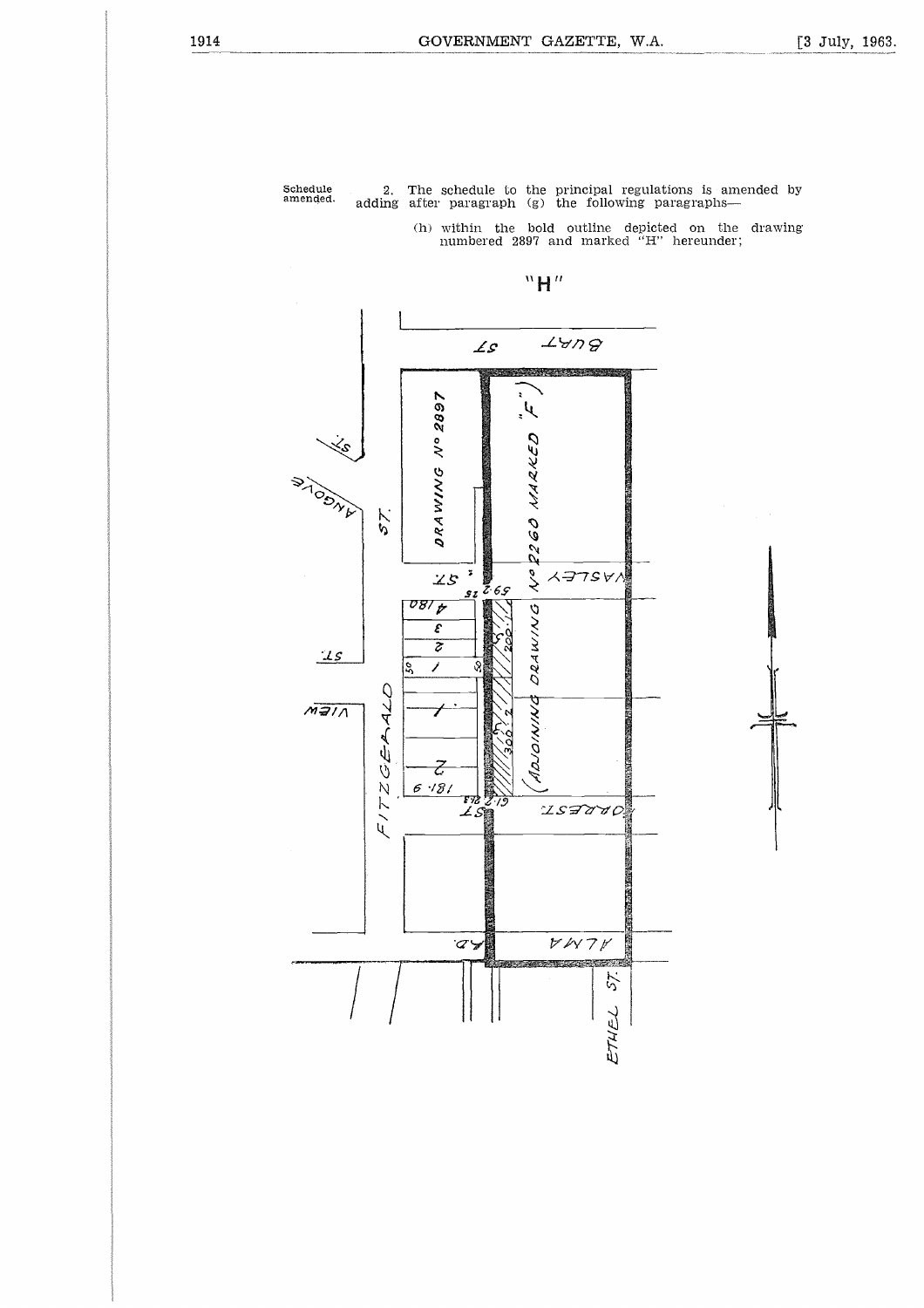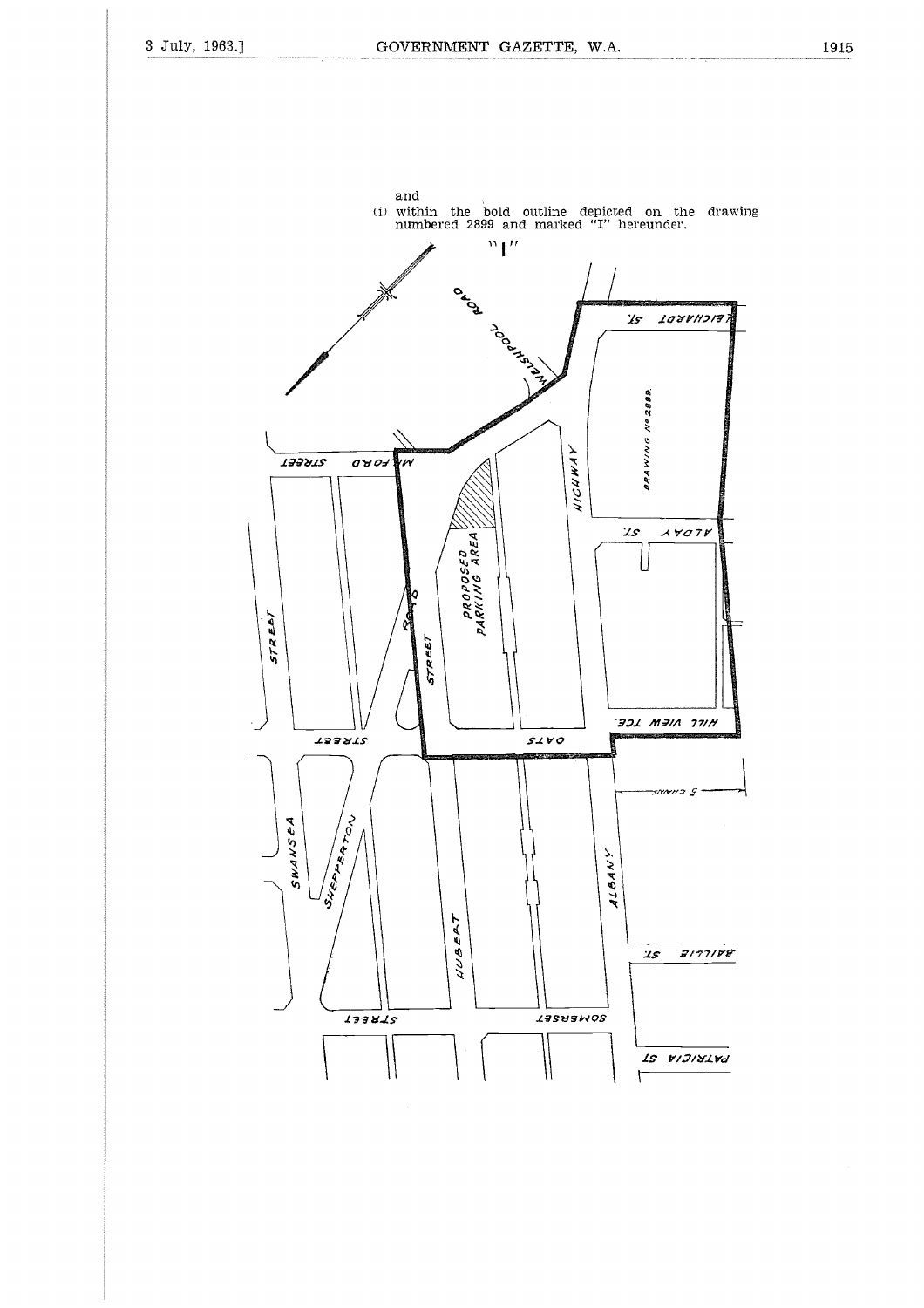#### BETTING CONTROL ACT, 1954-1961.

#### Totalisator Agency Board, Perth, 21st June, 1963.

HIS Excellency the Governor in Executive Council, acting pursuant to the powers conferred by the Betting Control Act, 1954-1961, has been pleased to make the regulations set forth in the schedule hereto.

J. P. MAHER,

Chairman, Totalisator Agency Board.

# Schedule.

#### Regulations.

Principal regulations.

1. In these regulations the Betting Control Regulations, 1955, published in the *Government Gazette* on the 6th May, 1955, and amended from time to time thereafter by notices published in the *Government Gazette,* are referred to as the principal regulations.

Reg. 2 amended.

2. Regulation 2 of the principal regulations is amended

- (a) by deleting the interpretation, "bookmaker's employee's license"
- (b) by deleting the words, "and who is licensed under the Act for the purpose," in lines three and four of the interpretation, "employee";
- (c) by deleting the passage, ", and, unless inconsistent with the context, includes a bookmaker's employee's license," in lines one, two and three of the interpreta-tion, "license";
- (d) by deleting the interpretation, "premises bookmaker's employee's license"; and
- (e) by deleting the interpretation, "race course bookmaker's employee's license."

Reg. 19 amended.

Reg. 21 amended.

4. Regulation 21 of the principal regulations is amended by deleting the passage "; but the Board may, in its discretion grant a renewal of a bookmaker's employee's license notwithstanding the expiry of the license sought to be renewed," in lines three, four, five and six.

3. Regulation 19 of the principal regulations is amended by deleting paragraphs (b) and (d) of subregulation (2).

5. Regulation 23A of the principal regulations is amended by substituting for subregulation  $(4)$  the following subregulation:— (4) The fee payable for a duplicate license is El.

6. Regulation 24 of the principal regulations is amended by deleting the passage, ", L10, L10A," in line two.

7. The principal regulations are amended by substituting, for  ${\tt regulation}$  25, the following regulation:—

> 25. Subject to the provisions of the Act, every license issued by the Board expires on the thirty-first day of July next succeeding the date of its issue.

Reg. 32 substituted. 8. The principal regulations are amended by substituting, for regulation 32, the following regulation:-  $(1)$  Subject to subregulation  $(2)$  of this regulation, a license shall not be granted to any person other than a male person of the full age of twenty-one years.

> (2) Notwithstanding the provisions of subregulation  $(1)$  of this regulation, the Board may grant a license, under regulation 40 of these regulations, to the wife or daughter of a bookmaker permitted to be absent under that regula-tion, if she is of the full age of twenty-one years.

Reg. 23A amended.

Reg. 24 amended.

Reg 25 substituted.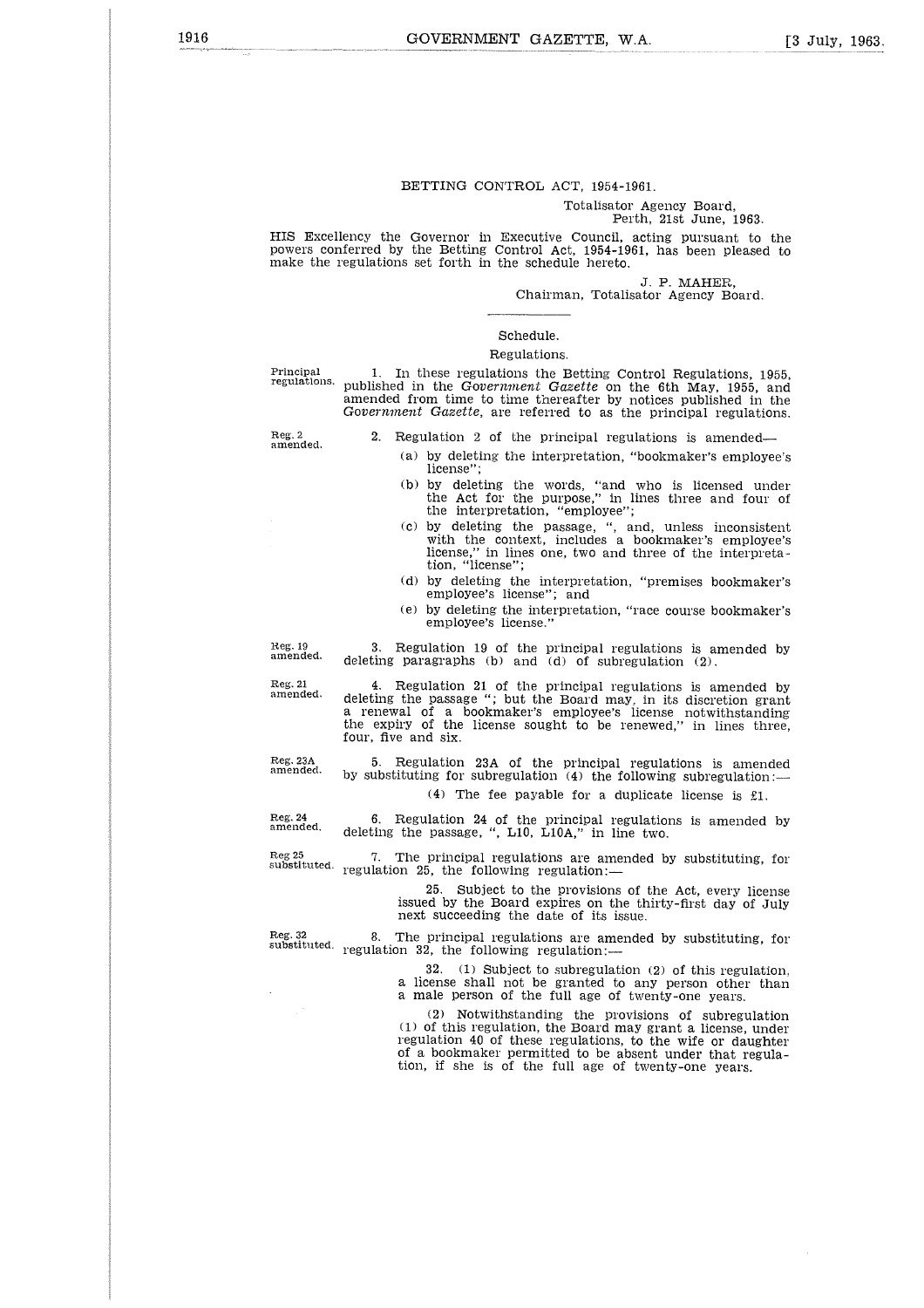Reg. 35 revoked. 9. The principal regulations are amended by revoking regulation 35.

Reg. 37 **10.** The principal regulations are amended by substituting<br>substituted. for regulation 37 the following regulation: regulation 37, the following regulation:-

Or

37. (1) On and after the first day of August, 1963, a person shall not be employed and shall not take, or continue in, employment by, or with

- (a) a bookmaker in registered premises, except with the authority of the Board, issued in the form of Form L.29 in the Second Appendix to these regulations;
- (b) a bookmaker on a race course, except pursuant to-
	- (i) an authority such as is mentioned in paragraph (a) of this subregulation; and
	- (ii) a current and operative permit issued by the committee of or other authority controlling the race course.

(2) Every person requiring an authority for the purposes of this regulation shall make application therefor, by completing and lodging, with the Board, an application in the form of Form L.28 in the Second Appendix to these regulations and shall deposit therewith an amount of one pound.

(3) Before granting the authority, the Board may make such enquiries, and require of the applicant such further information, as it thinks fit.

(4) Subject only to the applicant being of the full age of twenty-one years, the Board may, in its absolute discretion, grant or refuse an authority under this regulation and shall, forthwith, advise the applicant in writing of its decision, without, however, being required to state the reasons for a refusal.

(5) Where the Board refuses an application made under this regulation, the amount paid pursuant to subregulation (2) thereof shall be refunded to the applicant.

(6) An authority given pursuant to this regulation is valid until revoked and the Board may revoke an authority on being satisfied that

- (a) the authority was obtained by reason of false information knowingly given by the applicant;
- (b) the holder is no longer a fit and proper person to hold an authority;
- (c) the holder has been guilty of, or a party to, a breach of the Act or these regulations; or
- (d) an employee of a bookmaker on a race course is no longer the holder of a current and opera-tive permit from the committee or other authority controlling the race course.

(7) Where an authority is revoked, notice of the revocation shall be posted to the holder at his latest address recorded by the Board and, in the case of an employee of a bookmaker on a race course, the committee or other authority controlling the race course that issued a permit to him shall be advised by the Board of that happening. For a societies of a bookmaker on a race course.<br>
The principal regulation is an object to a current and operator the committee or other authority controlling the race course.<br>
(7) Where an authority is revoked, notice of

Reg. 40 11. The principal regulations are amended by substituting, for substituted. regulation 40, the following regulation:—

40. (1) A bookmaker requiring to be absent from the registered premises in respect of which he holds a license, while the premises are open for business, on more than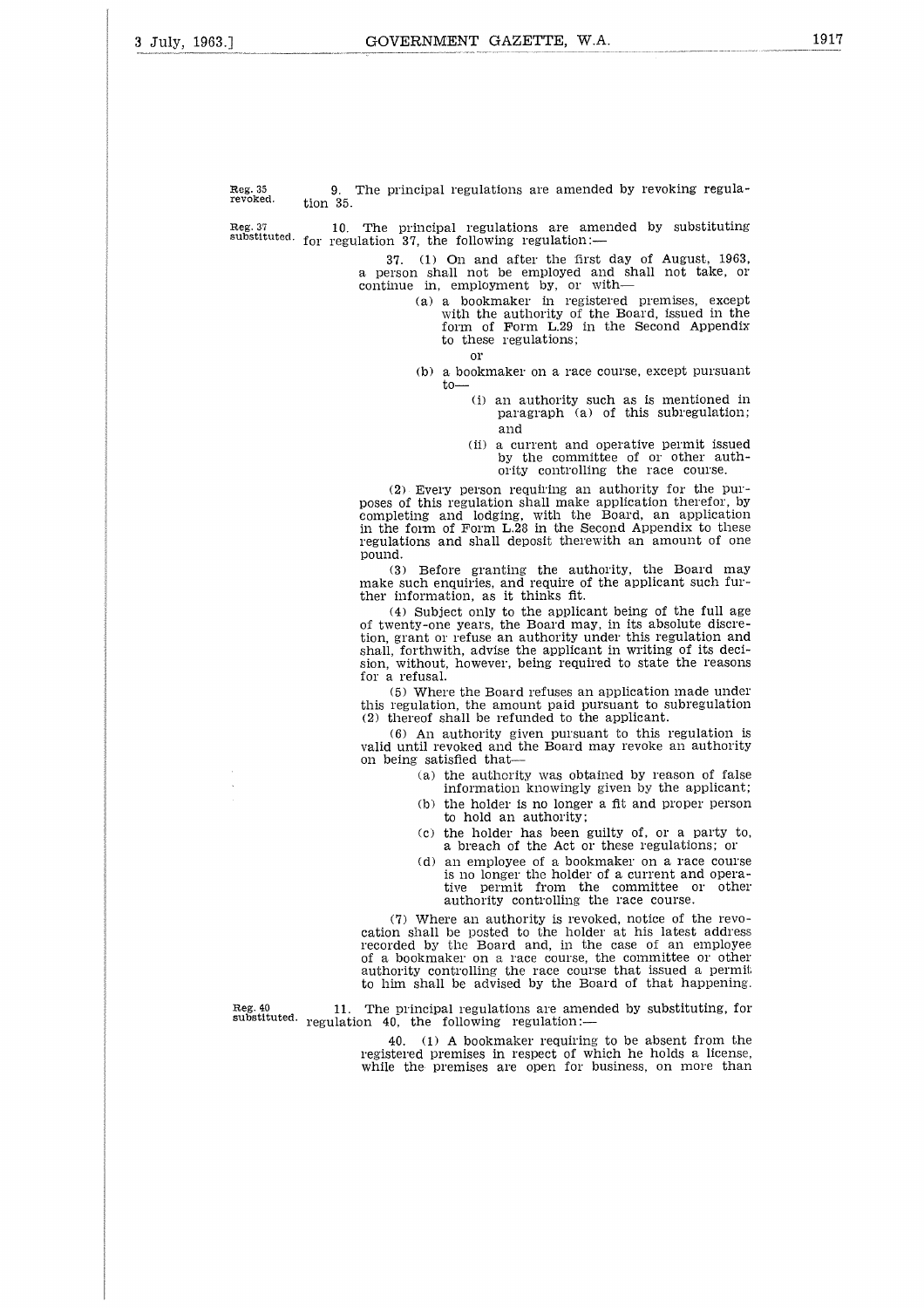twenty-eight days in any one year shall make an applica-tion in writing to the Board for its permission to be so absent, setting out

- (a) the period, and the commencing date, of the proposed absence;
- (b) the reasons for the proposed absence; and
- (c) the full name, address, occupation and date of birth of the person nominated for a license to carry out the business of the bookmaker, during the proposed absence.

(2) Subject to the provisions of subsection (5) of section 11 of the Act, the Board may, in its discretion, issue, or refuse, a license to a nominated person, for the purposes of this regulation; and, where the Board refuses a license, it shall notify the bookmaker of that refusal, without, however, being obliged to state the grounds for its refusal.

(3) The Board may, on the application of the bookmaker or of the person to whom a license is granted under this regulation, by notice in writing, extend the period for which the license was issued.

(4) Where, during the currency of a license issued under this regulation, the bookmaker's license is cancelled, is suspended or expires, the former license is, *ipso facto,* cancelled.

(5) A license issued under this regulation shall be in the form of Form L27, in the Second Appendix to these regulations.

Reg. 51 amended. 12. Regulation 51 of the principal regulations is amended by deleting the words, "or bookmaker's employee," in line one.

- 13. Regulation 56 of the principal regulations is amended (a) by inserting, immediately after the word, "license," in paragraph (a) of subregulation (1), the passage, "(other than a license issued under regulation 40 of these regulations)"; and
	- (b) by deleting paragraphs (b) and (e) of subregulation (1).

14. Regulation 58 of the principal regulations is amended by deleting the words, "or a bookmaker's employee's license," in line one, and the passage, "or as a bookmaker's employee, as the case may be," in lines two and three of subregulation (3).

Reg. 69 amended.

- 15. Regulation 69 of the principal regulations is amended by (a) deleting the passage, ", Form L20, Form L20A," in line two of subregulation (2); and
	- (b) substituting for the passage, ", L19, L21 or L21A," in line eight of subregulation (2), the passage, "or L19."

Reg. 95 amended.

Reg. 56 amended.

Reg. 58 amended.

- 16. Regulation 95 of the principal regulations is amended (a) by inserting, immediately after the passage, "Kalgoor-lie," in line four of paragraph (b) of subregulation (2), the passage, "Narrogin,"; and
	- (b) by inserting, immediately after the passage, "Moonee Valley," in line three of paragraph (d) of subregula-tion (2), the word, "Springvale."

Reg. 131 amended.

17. Regulation 131 of the principal regulations is amended by substituting for the words, "licensed employee," in line one, the passage, "employee licensed under the provisions of regulation 40 of these regulations."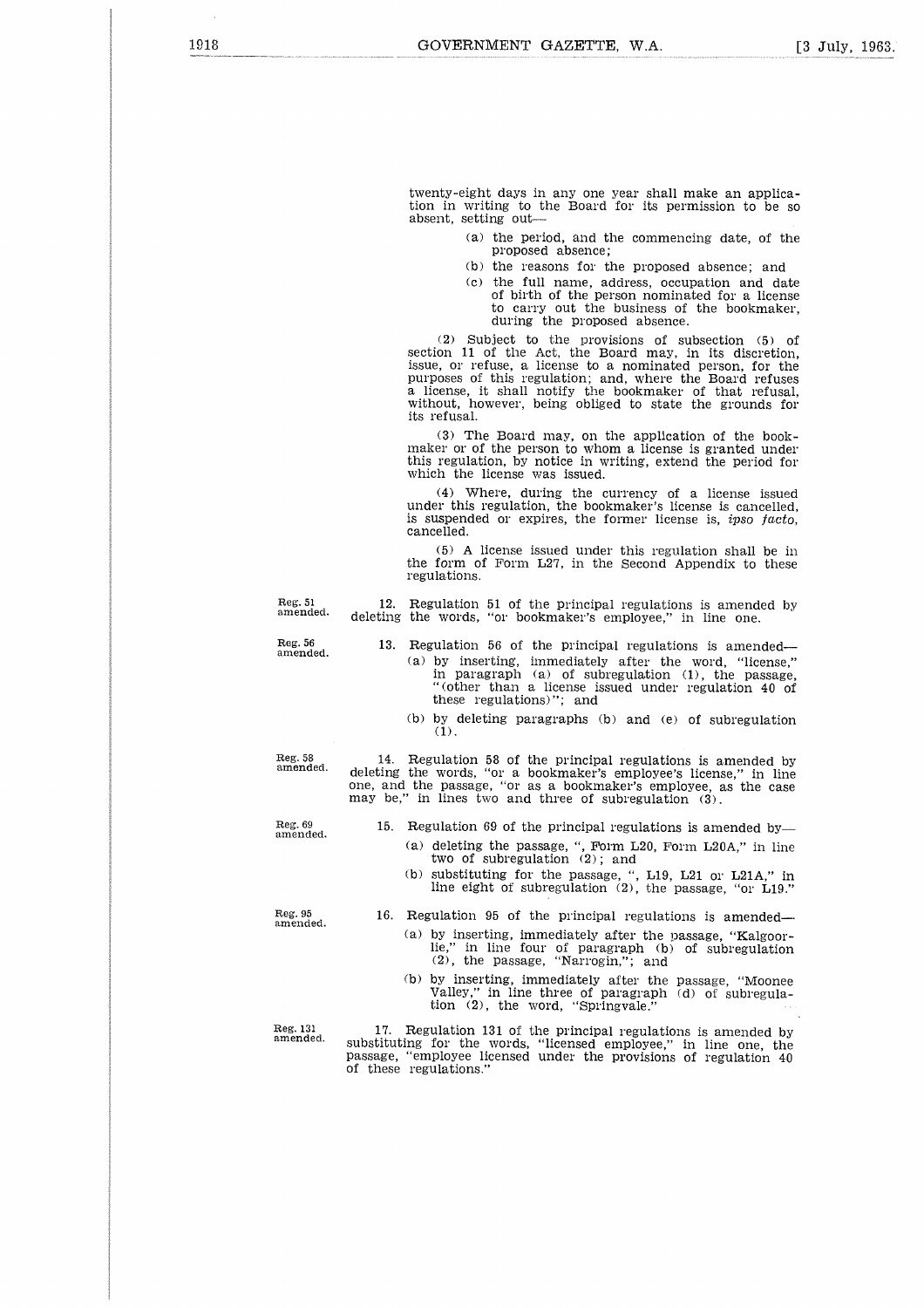Reg. 135<br>amended.

Reg. 135 18. Regulation 135 of the principal regulations is amended<br>Reg. 135 18. Regulation 135 of the principal regulations is amended<br>amended. by deleting the words, "or carry out the duties of a bookmaker"<br>employee," in by deleting the words, "or carry out the duties of a bookmaker's employee," in line two of subregulation (2).

19. The principal regulations are amended by substituting, for regulation 138, the following regulation:- Reg. 138 substituted.

138. The secretary of the Board shall keep a register of all licensed bookmakers and of all registered premises.

20. The Second Appendix to the principal regulations is

2nd App. amended.

amended by (a) deleting Forms L3, L3A, L10, L10A, L20, L20A, L21, L21A, L22 and L26;

(b) by substituting for Form  $L27$  the following form:-

Form L27.

#### Betting Control Act, 1954-1961.

#### Regulation 40.

PERMIT FOR ABSENCE OF BOOKMAKER AND LICENSE FOR EMPLOYEE OR OTHER PERSON. ensed bookmakers and of all registered premises.<br>
cond Appendix to the principal regulations is<br>
ing Forms L3, L3A, L10, L10A, L20, L20A, L21,<br>
., L22 and L26;<br>
ubstituting for Form L27 the following form:—<br>
Form L27.<br>
.<br> holder of a current and operative Bookmaker's (Exclusive) Premises License in respect to the the registered premises for a period of the Totalisator Agency Board has granted that from registered premises.......... and has applied for permission to be absent from Now it is hereby certified that<br>
Now increase of the bookmaker of the bookmaker of the bookmaker's<br>
CERNIT FOR ABSENCE OF BOOKMAKER AND<br>
LICENSE FOR EMPLOYEE OR OTHER PERSON<br>
WHEREAS<br>
MODE TO a current and operative Bookma A mone HP.<br>Control de HP.<br>Control de HP. 1998年 - 10月10日 - 10月10日 - 10月11日 - 10月11日 - 10月11日 - 10月11日 - 10月11日 - 10月11日 - 10月11日 - 10月11日 - 10月 to be licensed for the purpose of carrying on the permission and has appointed business of bookmaking of the business of bookmaking of the manufactured.<br>For the period of the permission approved. Dated this day of 196 

# Secretary,

Totalisator Agency Board.

This form shall, during the period of its currency, be produced for inspection when demanded by a member or secretary of the Board, any authorised officer of the Board or of the Commissioner of Stamps or a member of the Police Force.

\* Strike out whichever does not apply. ;

and

(c) by adding the following forms:—

Form L28.

# Betting Control Act, 1954-1961.

Section 21 (9)—(Reg. 37).

APPLICATION FOR AUTHORITY TO BE EMPLOYED IN A BOOKMAKING BUSINESS. I, the undersigned, hereby apply to be employed pursuant to regulation 37 of the Betting Control Regulations, 1955. % Strike out whichever does not apply. ;<br>
dding the following forms:—<br>
Form L28<br>
Betting Control Act, 1954-1961.<br>
Section 21 (9)—(Reg. 37).<br>
APPLICATION FOR AUTHORITY TO BE<br>
EMPLOYED IN A BOOKMAKING BUSINESS.<br>
I, the unde  $\begin{bmatrix} 1 & 0 & 0 \ 0 & 0 & 0 \end{bmatrix}$ c | 丁 n o | i | y | y<br>| j | o | i | y | y - , H- H- t A - p - , , , , , -3 II TU the Line of the Line Control of the Control of the Control of the Control of the Control of the Control of the Control of the Control of the Control of the Control of the Control of the Control of the Control of th

My surname is electron and my full christian names are electron and my full

M y present home address is

My occupation is that of a

on a race course', I require authority for employment (If to be employed on a race course) I would be in registered premises\*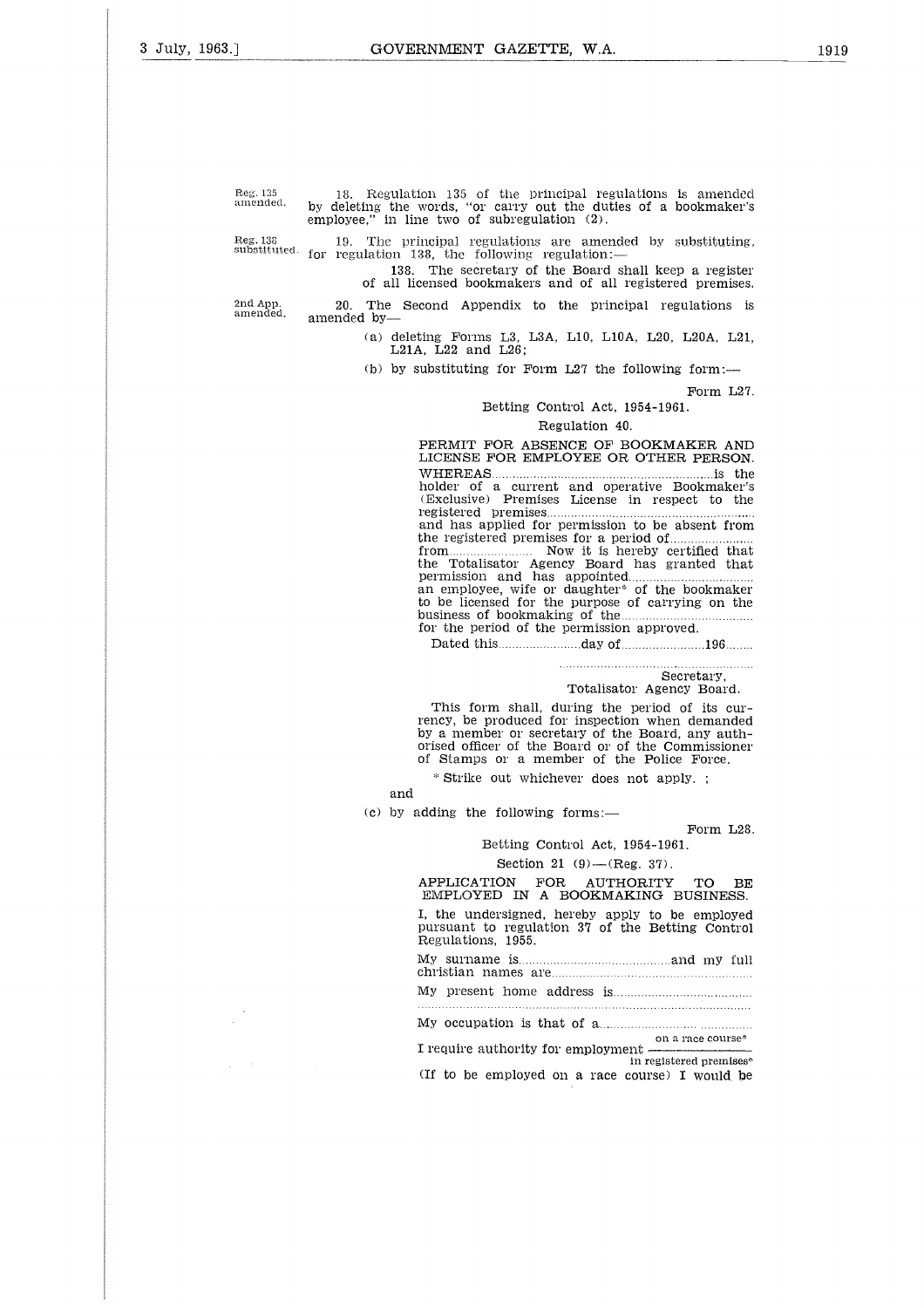|                      | VERNMENT GAZETTE, W.A.      |                                                                                                                                                                                                 | Г3.       |
|----------------------|-----------------------------|-------------------------------------------------------------------------------------------------------------------------------------------------------------------------------------------------|-----------|
|                      |                             |                                                                                                                                                                                                 |           |
|                      |                             |                                                                                                                                                                                                 |           |
|                      |                             |                                                                                                                                                                                                 |           |
|                      |                             |                                                                                                                                                                                                 |           |
|                      |                             |                                                                                                                                                                                                 |           |
|                      | racing*                     |                                                                                                                                                                                                 |           |
| employed for $=$     | trotting*                   |                                                                                                                                                                                                 |           |
|                      |                             | whose premises are situate at manuscritically                                                                                                                                                   |           |
|                      |                             |                                                                                                                                                                                                 |           |
| Wise.                |                             | I lodge herewith the fee of £1, to be refunded in<br>the event of authority being refused, but not other-                                                                                       |           |
|                      |                             |                                                                                                                                                                                                 |           |
|                      |                             | Signature of applicant.                                                                                                                                                                         |           |
|                      |                             | * Strike out whichever does not apply.                                                                                                                                                          |           |
| A PERMIT.            |                             | NOTE-FOR EMPLOYMENT ON A RACE<br>COURSE, THE APPLICANT MUST ALSO APPLY<br>TO THE WESTERN AUSTRALIAN TURF CLUB<br>OR (as the case may be) TO THE WESTERN<br>AUSTRALIAN TROTTING ASSOCIATION, FOR |           |
| For office use only: |                             |                                                                                                                                                                                                 |           |
| Rec. No.             | Date.                       | Auth. No.                                                                                                                                                                                       | Appd.     |
|                      |                             |                                                                                                                                                                                                 |           |
|                      |                             |                                                                                                                                                                                                 | Form L29. |
|                      |                             | Betting Control Act, 1954-1961.                                                                                                                                                                 |           |
|                      |                             | Section 21 (g) $-(Reg. 37)$ .                                                                                                                                                                   |           |
|                      |                             | EMPLOYEE'S CERTIFICATE OF AUTHORITY                                                                                                                                                             |           |
|                      |                             |                                                                                                                                                                                                 |           |
|                      |                             |                                                                                                                                                                                                 |           |
|                      |                             | by the Totalisator Agency Board to be employed<br>in a Bookmaker's business of bookmaking pursuant                                                                                              |           |
|                      | to the Act and Regulations. | Dated at Perth thisday of                                                                                                                                                                       |           |
| 1963.                |                             |                                                                                                                                                                                                 |           |
|                      |                             | Totalisator Agency Board.                                                                                                                                                                       |           |
|                      |                             |                                                                                                                                                                                                 | Chairman. |

..............................  $\sim$   $\sim$ 

Secretary.

TOTALISATOR AGENCY BOARD BETTING ACT, 1960-1962. Totalisator Agency Board,

Perth, 21st June, 1963.

HIS Excellency the Governor in Executive Council, has been pleased to approve of the regulations set forth in the schedule hereunder, made by the Totalisator Agency Board pursuant to the provisions of section 57 of the Totalisator Agency Board Betting Act, 1960-1962.

J. P. MAHER,

Chairman, Totalisator Agency Board.

#### Schedule.

#### Regulations.

Principal regulations.

1. In these regulations the Totalisator Agency Board Betting Regulations, 1961, published in the *Government Gazette* on the 8th February, 1961, and amended from time to time thereafter by notices published in the *Government Gazette* are referred to as the principal regulations.

Reg. 19 amended.

2. Regulation 19 of the principal regulations is amended by revoking subregulation (5).